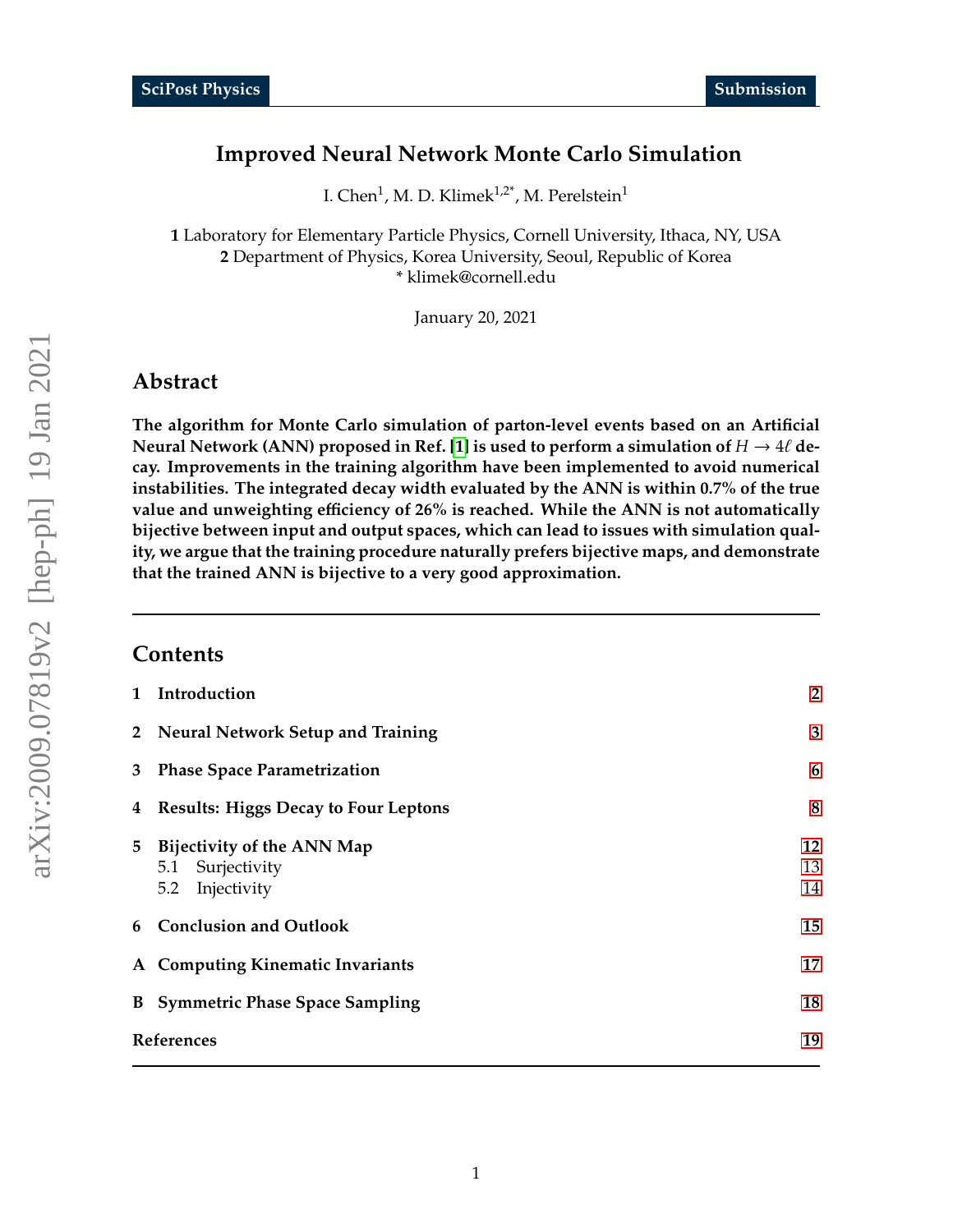## <span id="page-1-0"></span>**1 Introduction**

Monte Carlo (MC) simulations of high energy particle collisions play a central role in particle physics. Interpretation of large data sets that will be collected in the upcoming runs of the Large Hadron Collider (LHC) will demand MC samples of unprecedented size and accuracy. Improving the efficiency of numerical algorithms used in MC simulations is an important and timely task, see *e.g.* [\[2\]](#page-18-2). In this paper, we focus on the most basic task of an MC simulation: generating a set of points distributed according to a known probability distribution function (pdf) on a target phase space. The application we have in mind is generation of parton-level events, and the pdf is the fully differential cross section (or decay width) which we assume to be known either analytically or numerically prior to the simulation.<sup>[1](#page-0-0)</sup> Today's generalpurpose MC tools, such as MadGraph [\[4\]](#page-18-3), Herwig [\[5\]](#page-18-4), and Sherpa [\[6\]](#page-18-5), rely on improved versions of the original VEGAS algorithm [\[7,](#page-18-6) [8\]](#page-18-7) to perform this basic task. Recently, it has been suggested that machine learning algorithms, in particular those based on artificial neural networks (ANN), can offer significant advantages [\[1,](#page-18-0) [9](#page-18-8)[–17\]](#page-19-0). In Ref. [\[1\]](#page-18-0), two of us (MDK and MP) have demonstrated that in simple applications, including processes with resonances and infrared/collinear singularities with up to three particles in the final state, an ANN-based MC algorithm achieved significantly higher unweighting efficiency (up to a factor of 10 improvement) compared to existing general-purpose tools. Another important advantage of the ANN-based approach, also demonstrated in [\[1\]](#page-18-0), is that features such as resonances do not need to be aligned with any of the chosen coordinate axes on phase space to be simulated efficiently, in contrast to grid-based algorithms such as VEGAS. In cases containing multiple features that cannot be simultaneously aligned with the grid, such algorithms require the use of supplementary techniques such as multi-channeling [\[18](#page-19-1)[–20\]](#page-19-2). The ANN-based algorithm, however, can flexibly adapt to multiple features of various shapes simultaneously.

The goal of this paper is to build upon Ref. [\[1\]](#page-18-0) to further develop and demonstrate the ANN-based approach to MC simulation. The previous work dealt with simulations of toymodel processes. Here, we consider a fully realistic example of high relevance at the LHC, namely the Higgs decay to four charged leptons. Experimentally, this process has been crucial in confirming the quantum numbers of the Higgs, and provided a sensitive measurement of the Higgs coupling to the *Z* boson [\[21](#page-19-3)[–24\]](#page-19-4). We show that the ANN-based MC algorithm can provide an efficient and accurate simulation of this decay, including a faithful representation of its non-trivial resonance structure.

Before presenting the results, let us comment on the relation of our work to some of the recent papers on ANN-based MC algorithms. The literature can be divided into two classes. One approach [\[10–](#page-18-9)[12,](#page-19-5) [17\]](#page-19-0) is to start with an existing MC sample, generated for example by a general-purpose tool, train a neural network (typically a Generative Adversarial Network or GAN) to reproduce this sample, and then use the GAN to generate a larger sample at a lower computational cost. In this case, the GAN is used to essentially inter/extrapolate the distribution generated by another tool. For a discussion of potential limitations of this approach, see [\[25,](#page-19-6) [26\]](#page-19-7). Another approach [\[1,](#page-18-0) [9,](#page-18-8) [13–](#page-19-8)[15\]](#page-19-9) is to perform a self-contained firstprinciples simulation, by taking the invariant matrix element as an input and populating the phase space according to  $|M|^2$ . In this paper, we follow the self-contained route and generate MC samples based on explicitly known matrix elements with no need for a prior independent

<sup>&</sup>lt;sup>1</sup>Our approach to parton-level simulation would work equally well if the target pdf were instead chosen to obtain a sample of weighted events optimized for a specific analysis, as suggested in Ref. [\[3\]](#page-18-10).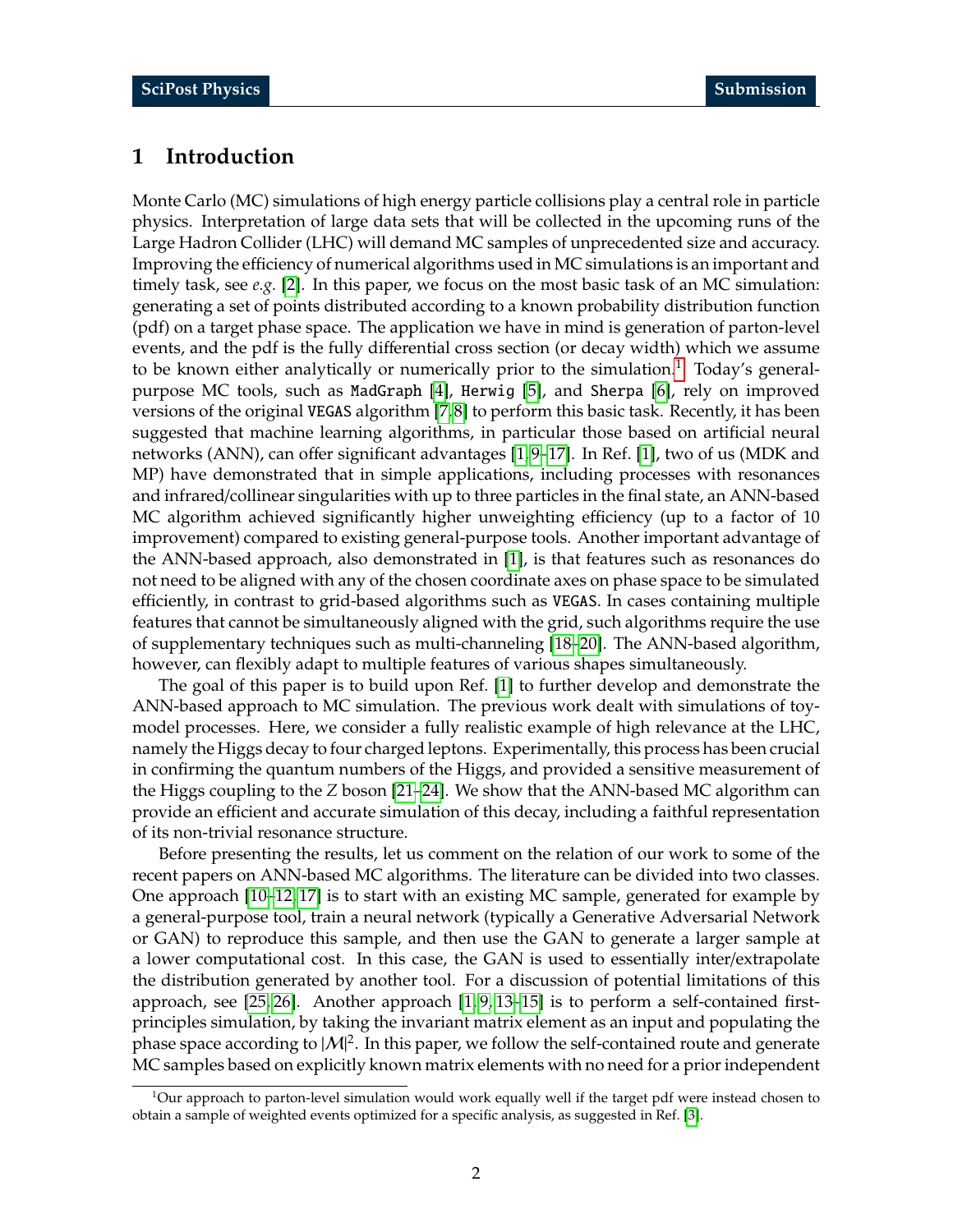MC simulation.

Refs. [\[14,](#page-19-10) [15\]](#page-19-9) pursue an approach similar to ours, but use normalizing flows, rather than fully-connected ANNs, to perform the simulation. An important advantage of this algorithm is that the mapping used in the simulation is automatically bijective. In our setup, bijectivity is not guaranteed. Lack of bijectivity can lead to issues with phase space coverage, accuracy of unweighting procedure, *etc.* To address this issue, we have developed techniques to test the trained ANN for bijectivity *a posteriori*. Using these techniques, we confirmed that the trained ANN in the example considered in this paper is indeed bijective to a good approximation.

While both of the normalizing flow studies [\[14,](#page-19-10)[15\]](#page-19-9) find marked improvement in efficiency over VEGAS for processes with three particles in the final state, the reported performance drops to a level comparable with VEGAS upon adding a fourth particle. These studies represent some of the earliest attempts in this direction, and further study is certainly warranted and likely to result in continued improvement. However, in this work we will consider a process with four final state particles, and show that substantial improvement over VEGAS is obtained straightforwardly. Although further study would be needed to rigorously characterize the performance of these various techniques, we will briefly make note of one basic feature of the normalizing flow approach which they have in common with VEGAS. In both cases, the map from the input space onto phase space is composed of a finite number of discrete intervals with a fixed order interpolation used in each interval. In VEGAS this is all there is. In the normalizing flow approach, there are several layers of such maps, with each acting on a different subset of coordinates, and with the parameters of each map controlled by an ANN trained to minimize the error. This approach is clearly much more flexible than VEGAS. Nevertheless, the ability to represent the target distribution must ultimately be limited by the finite number of intervals that are used, and this may be exacerbated as one goes to larger numbers of phase space dimensions. In contrast, our method is fully continuous (see, for example, the discussion in [\[1\]](#page-18-0)), and in that sense may not suffer from the same kind of limitations as the normalizing flows.

The rest of the paper is organized as follows. In Sec. [2,](#page-2-0) we review the basic structure of ANN-based MC algorithm introduced in Ref. [\[1\]](#page-18-0), and discuss improvements in the training procedure necessary to handle issues that arise for a 4-body phase space. Sec. [3](#page-5-0) describes a systematic way of parametrizing a 4-body phase space as a 5-dimensional hypercube, the natural choice for ANN output space. Sec. [4](#page-7-0) contains the results of ANN-based simulation of the on-shell Higgs decay into four charged leptons. In Sec. [5,](#page-11-0) we discuss issues related to the bijectivity of the map represented by the ANN. Finally, we conclude in Sec. [6.](#page-14-0)

### <span id="page-2-0"></span>**2 Neural Network Setup and Training**

Our Monte Carlo algorithm is based on an artificial neural network, which can be thought of as a highly non-linear, adjustable map from an input space *I* to the target space *T*; see Fig. [1.](#page-3-0) In our application, the target space is identified with phase space. Both input and target spaces are unit hypercubes with dimensionality equal to the number of relevant phase space dimensions. The dimensionality of input and target spaces matches the number of nodes in the input and output layers of the ANN. The main idea is to train the ANN so that it maps a uniform sample of the input space points  $\{x\}$  into a set of phase space points  $\{y_w(x)\}$ distributed according to the known target pdf  $f(y)$ . The target pdf is the differential cross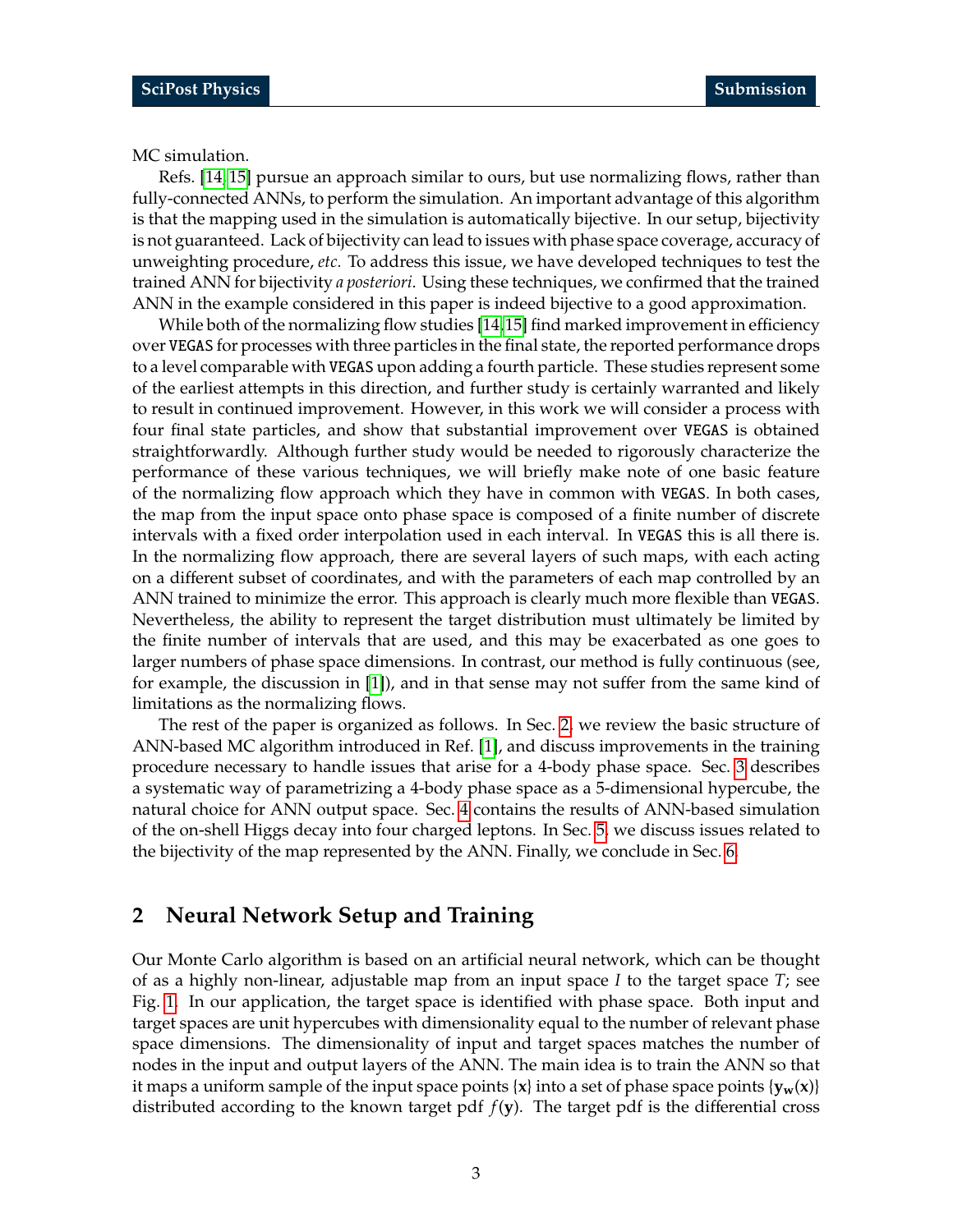<span id="page-3-0"></span>

Figure 1: The ANN is a map  $y_w(x)$  between a uniformly sampled input space and a target space on which it induces a non-trivial pdf. During training, the parameters **w** of the ANN are adjusted to minimize loss function *L*(**w**), the KL divergence between the induced and target pdfs. From Ref. [\[1\]](#page-18-0).

section or decay width of the process at hand, *i.e.* a product of the invariant matrix elementsquared  $|M|^2$ , and phase space volume factor in the coordinate system used to parametrize *T*. The phase space density induced by the ANN is given by

<span id="page-3-2"></span>
$$
p_{y}(\mathbf{y}) \equiv p_{y}(\mathbf{y}_{\mathbf{w}}(\mathbf{x})) = \left| \frac{\partial y_{i}}{\partial x_{j}} \right|^{-1}.
$$
 (1)

Training the ANN consists of adjusting its parameters<sup>[2](#page-0-0)</sup> **w** such that  $p_y(y) \propto f(y)$ . To achieve this, the loss function is defined to be the Kullbeck-Leibler (KL) divergence between the two distributions:

<span id="page-3-1"></span>
$$
L_{\text{KL}}(\mathbf{w}) = D_{\text{KL}}[p_y(\mathbf{y}); f(\mathbf{y})] \equiv \int p_y(\mathbf{y}) \log \frac{p_y(\mathbf{y})}{f(\mathbf{y})} \, \mathrm{d}\mathbf{y} \,. \tag{2}
$$

At each step (or "epoch") in the training process, the gradient of the KL divergence with respect to **w** is evaluated numerically using a batch of random input space points. The gradient is then used by the Adam algorithm [\[27\]](#page-20-0) (a variant of the gradient-descent method) to update the parameters. Repeating this process iteratively yields a numerical solution to the minimization problem for the loss function, which corresponds to the best possible approximation to  $p_y(y) \propto f(y)$ .

After training is completed, the ANN parameters **w** are frozen, and the ANN is used as the engine for an MC generator described in Fig. [2.](#page-4-0) The sample of "raw" phase-space points produced by the ANN is further improved by the unweighting procedure, which discards some of the generated points to achieve better representation of the target pdf. Specifically, for each point in a large sample of size *N* generated by the ANN, we compute a raw weight  $w_r(\mathbf{y}) = f(\mathbf{y})/p_y(\mathbf{y})$ . If the probability distribution  $p_y$  induced by the ANN overestimates the target distribution *f* in the neighborhood of some point in the sample, we will have *w<sup>r</sup>* < 1. In order to rectify this, only a fraction of points proportional to *w<sup>r</sup>* in that region should be retained. On the other hand, if in some region the ANN underestimates

<sup>&</sup>lt;sup>2</sup>The adjustable parameters for a fully-connected ANN include weights and biases.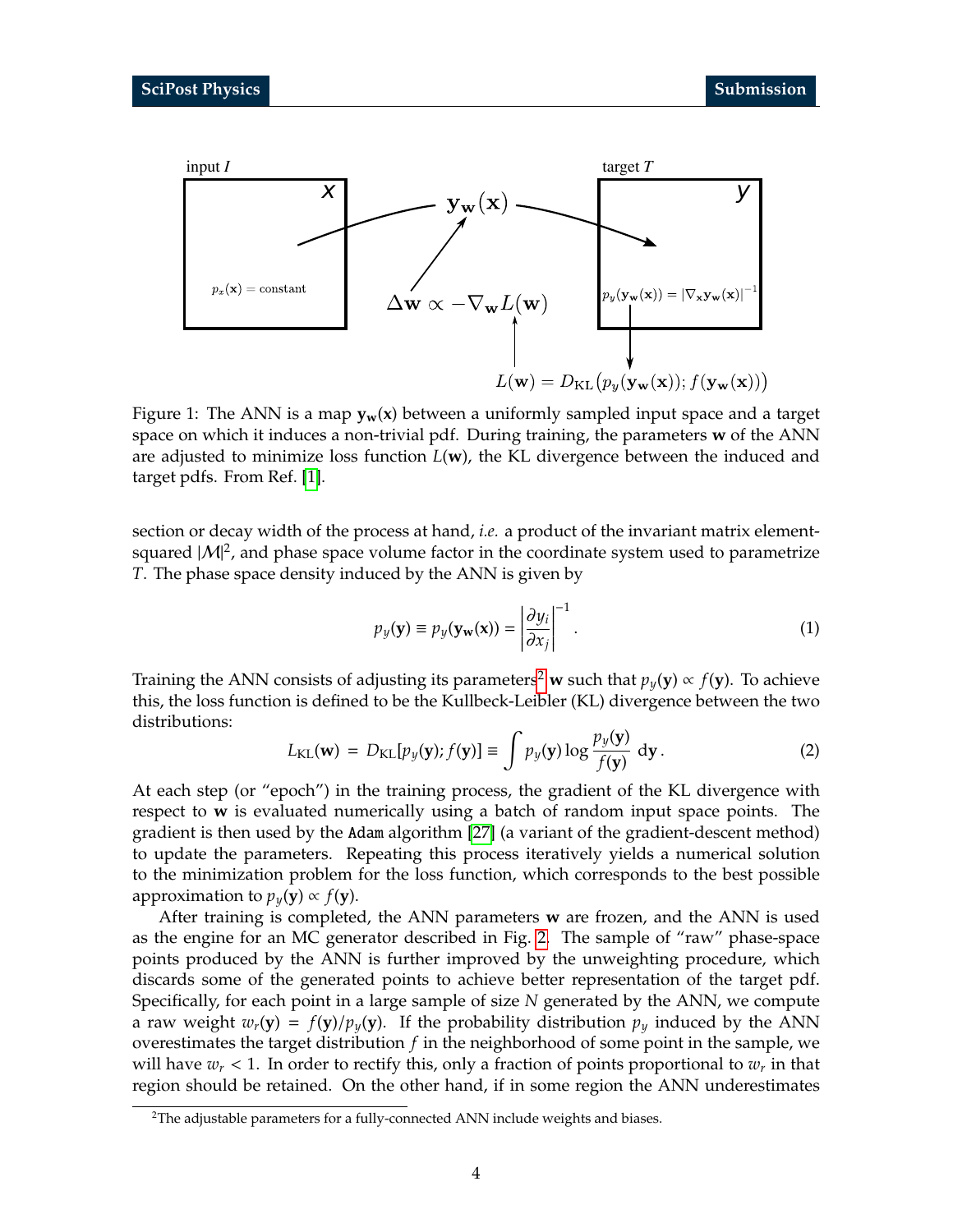<span id="page-4-0"></span>

Figure 2: Diagram representing an ANN-based Monte Carlo generator. From Ref. [\[1\]](#page-18-0).

the target distribution so that  $w_r > 1$ , one must keep all points there and scale down the retained fraction in other regions in order to maintain the correct shape of the distribution. Therefore every generated point should be retained with a probability equal to the rescaled weight  $w(y) = w_r(y)/\max(w_r)$ , where  $\max(w_r)$  is the maximum raw weight that was observed in the sample. This unweighting process corrects the output of the ANN at the expense of inefficiency due to computational resources wasted in creating the discarded points. This is quantified by the unweighting efficiency, the fraction of points in the raw sample that are retained after unweighting, which is given by the average value of the rescaled weight over the whole sample

$$
\mathcal{E} = \frac{1}{N} \sum_{\{\mathbf{y}_i\}} w(\mathbf{y}_i). \tag{3}
$$

If the ANN's distribution exactly matches the target then all raw weights will have the same value giving  $\mathcal{E} = 1$ . We therefore use the unweighting efficiency as a measure of how well the trained ANN reproduces the desired phase space distribution.

The simulations presented in this paper use a fully-connected ANN architecture, with 6 hidden layers of 64 nodes each, implemented in MXNet [\[28\]](#page-20-1). We use the exponential linear unit (ELU) as the activation function and the soft clipping function (*SCp*) introduced in [\[1\]](#page-18-0) as the output function. The input and output layers have 5 nodes each, matching the number of non-trivial dimensions in the 4-body phase space of the  $h \to 4\ell$  decay. The ANN is trained with batches of 1,000 points each, drawn uniformly from the input space. Our earlier study [\[1\]](#page-18-0) used a batch size of 100 for 2 non-trivial dimensions in the 3-body phase space. We found that due to the increase in dimensionality in the 4-body case a larger batch size was necessary to adequately sample phase space in each training epoch. This allowed the training to obtain a lower minimum in the loss function. A batch size of 10,000 was also tested. However, this reduced the training speed in the initial phase of training (the first downward slope in Fig. [3](#page-5-1) (b)). The size of the batches was therefore determined by a compromise between the need to comprehensively sample the phase space at each epoch and the available computational resources.

An additional complication may arise if the target pdf vanishes along some sub-manifold of phase space, leading to a numerical instability in the evaluation of the loss function. (In our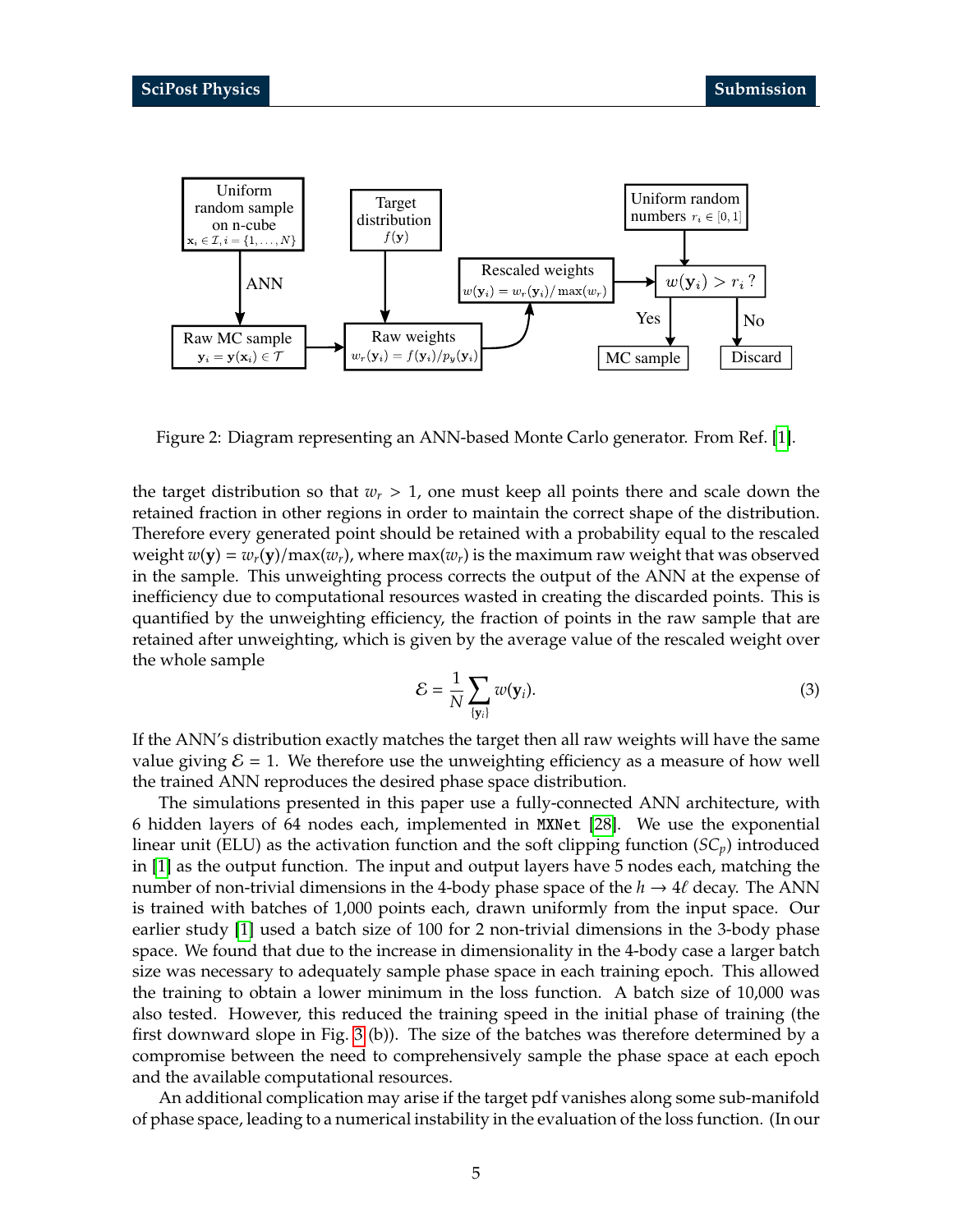<span id="page-5-1"></span>

Figure 3: (a) During training, sampling of a region with  $f(y) \approx 0$  leads to a sharp jump in the gradient norm |∇*L*KL(**w**)|, a subsequent rise in the loss function, and a division-byzero attempt, causing the code to crash. (b) After gradient clipping is introduced, the numerical instability is eliminated and training proceeds smoothly until the minimum of the loss function is found.

example, the target pdf vanishes along one of the phase space boundaries due to a coordinate singularity; for details, see Sec. [3.](#page-5-0) Such singularities did not appear in the two- and threebody final states studied in Ref. [\[1\]](#page-18-0), and hence the instability was not encountered in that work.) During training, the ANN may be in a state such that it induces non-zero probability density in a region where *f*(**y**) is very small. When that region is sampled during training, the loss function and its gradient with respect to the weights at that point will be very large, according to Eq. [\(2\)](#page-3-1). The training algorithm will then make a very large change in the ANN weights, which can take the ANN far away from the desired state. Such sudden jumps often cause the ANN to sample points so close to the phase-space boundary that  $f(y) = 0$  within machine precision, resulting in a division by zero error. We illustrate this behavior in Fig. [3\(](#page-5-1)a), which shows the gradient norm and the loss function for the last 100 epochs before this error occurs. The gradient norm increased more than one order of magnitude at about 10 epochs before the error, and the loss function increased subsequently.

To avoid this instability, we modified the training algorithm by imposing an upper limit on the norm of the gradient |∇*L*KL(**w**)| used in each training step. Any gradient with a norm greater than the limit, which we set at  $10^4$ , is rescaled down in order to avoid sudden jumps in the ANN parameter space, while its direction is preserved. With this modification, the training procedure is stable and good agreement of the trained ANN with the target pdf can be achieved. The loss function of a typical training run of the ANN after imposing gradient clipping is shown in Fig. [3\(](#page-5-1)b). We find that the training converges after  $10^4$ – $10^5$  epochs. The loss function remains stable throughout the training process.

## <span id="page-5-0"></span>**3 Phase Space Parametrization**

The ANN maps a uniform distribution on a unit hypercube onto a non-trivial distribution on another unit hypercube which represents the phase space for the process under consideration.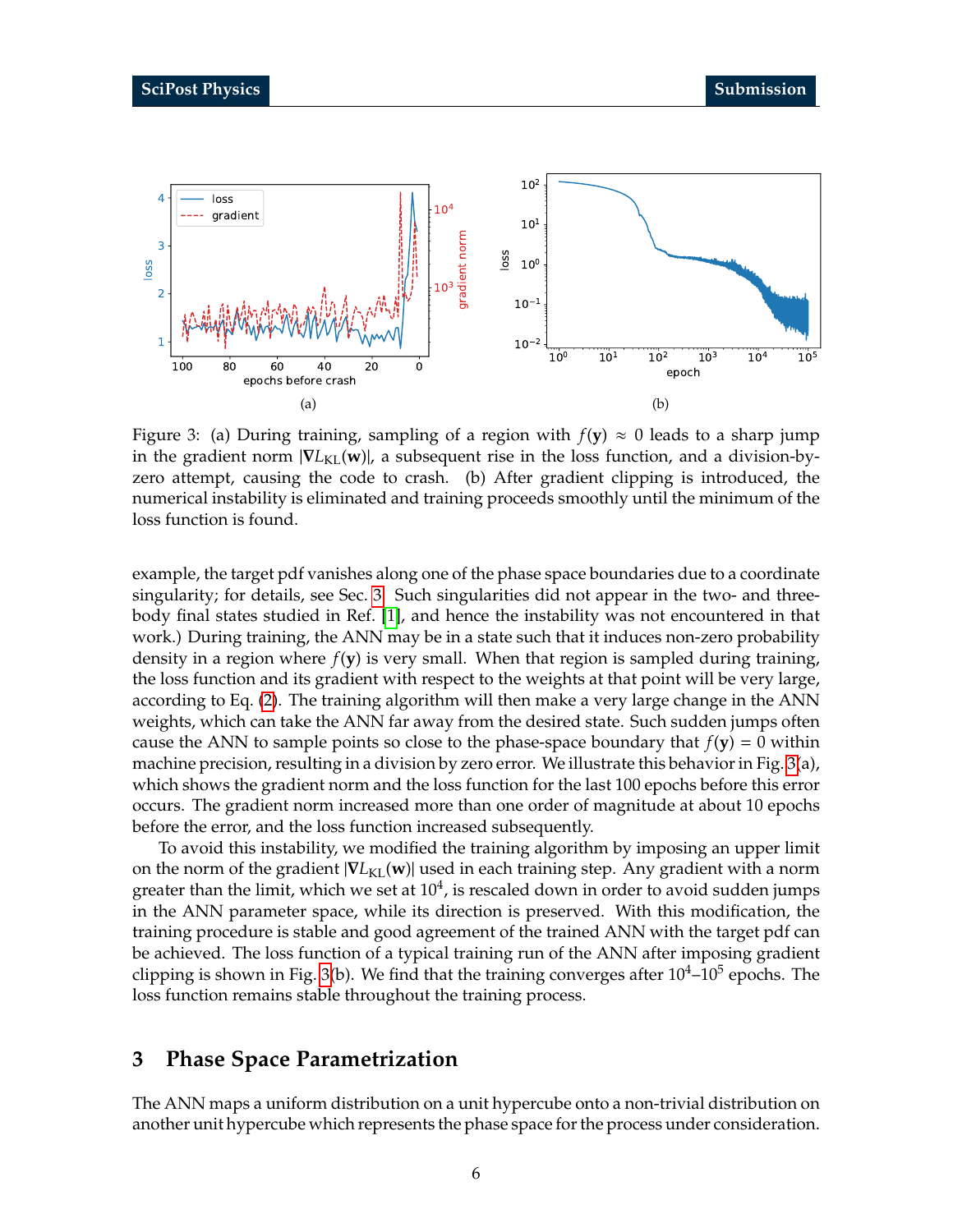<span id="page-6-0"></span>Figure 4: Two decompositions of a 4-particle decay into 2-particle decay chains for the definition of various kinematic invariants.

As such, an important feature of our setup is the way in which phase space is coordinatized in terms of the natural coordinates of the hypercube. Since we would ultimately intend for this ANN algorithm to form part of a general-purpose MC generator, this should be done in a way which is agnostic to the process and easily generalizable to any number of final state particles. Such a prescription was given in [\[1\]](#page-18-0). In this section we will review this prescription and give its detailed form as applied to the 4-particle case.

Given *N* particles in the final state of some decay or scattering process, we form *N* − 2 subsets:  $\{1, ..., N - 1\}, ..., \{1, 2\}\$ . The invariant masses of these subsets will serve as *N* − 2 of the phase space coordinates. Then 2*N* − 5 relative angles can be chosen between the momenta of various final state particles. Lastly, an overall rotation can be specified by choosing three Euler angles. In total, this prescription provides  $(N-2)+(2N-5)+3=3N-4$ coordinates needed to parameterize *N*-particle phase space in three spatial dimensions with the constraint of energy-momentum conservation. Finally, the coordinates can be rescaled so that each ranges from 0 to 1, projecting the phase space onto a unit hypercube.

For a 4-particle final state, our prescription dictates that we choose the invariant masses of one triplet, which we can take to be {2, 3, 4}, and one pair, for example {3, 4}. This corresponds to the decomposition shown in the left panel of Fig. [4.](#page-6-0) (Note that the internal lines in this figure do not necessarily correspond to physical resonances.) The phase space weight then contains the product of several 2-body factors in terms of the intermediate invariant masses corresponding to the chosen decomposition:

$$
d\Pi_4 = m_X^{-1} \lambda(m_X; m_1, m_{234}) \lambda(m_{234}; m_2, m_{34}) \lambda(m_{34}; m_3, m_4) \, dm_{234} \, dm_{34} \, d\Omega^{(X)} \, d\Omega^{(234)} \, d\Omega^{(23)} \tag{4}
$$

where dΩ<sup>(S)</sup> represents the uniform measure on the sphere in the rest frame of particle or system *S*, and  $m_X^{-1} \lambda(m_X; m_Y, m_Z)$  is the phase space volume for 2-body decay with mother mass  $m_X$  and daughter masses  $m_Y$  and  $m_Z$ . The form of  $\lambda(m_X; m_Y, m_Z)$  is given in [\(16\)](#page-16-1). Note that the phase space volume element is independent of the angular coordinates.

We must specify how these coordinates are to be mapped onto the output hypercube of the ANN. The ranges of the two invariant mass coordinates *m*<sup>234</sup> and *m*<sup>34</sup> are given by

<span id="page-6-1"></span>
$$
m_{234} \in (m_2 + m_3 + m_4, \sqrt{s} - m_1), \quad m_{34} \in (m_3 + m_4, m_{234} - m_2),
$$
 (5)

where *s* is the square of the total center of mass energy of the process. We then assign these ranges uniformly to two coordinates  $x_1$  and  $x_2$  on the unit hypercube. The differential d $m_{234}$ in the phase space [\(4\)](#page-6-1) then becomes  $dm_{234} = (m_{234}^{max} - m_{234}^{min}) dx_1$ , and similarly for  $dm_{34}$  and  $x_2$ . Note that when  $m_{234} = m_{234}^{\text{min}}$ , the range of  $m_{34}$  shrinks to zero. Thus the phase space weight in terms of the hypercube coordinate  $x_2$  is zero when  $x_1 = 0$  (corresponding to the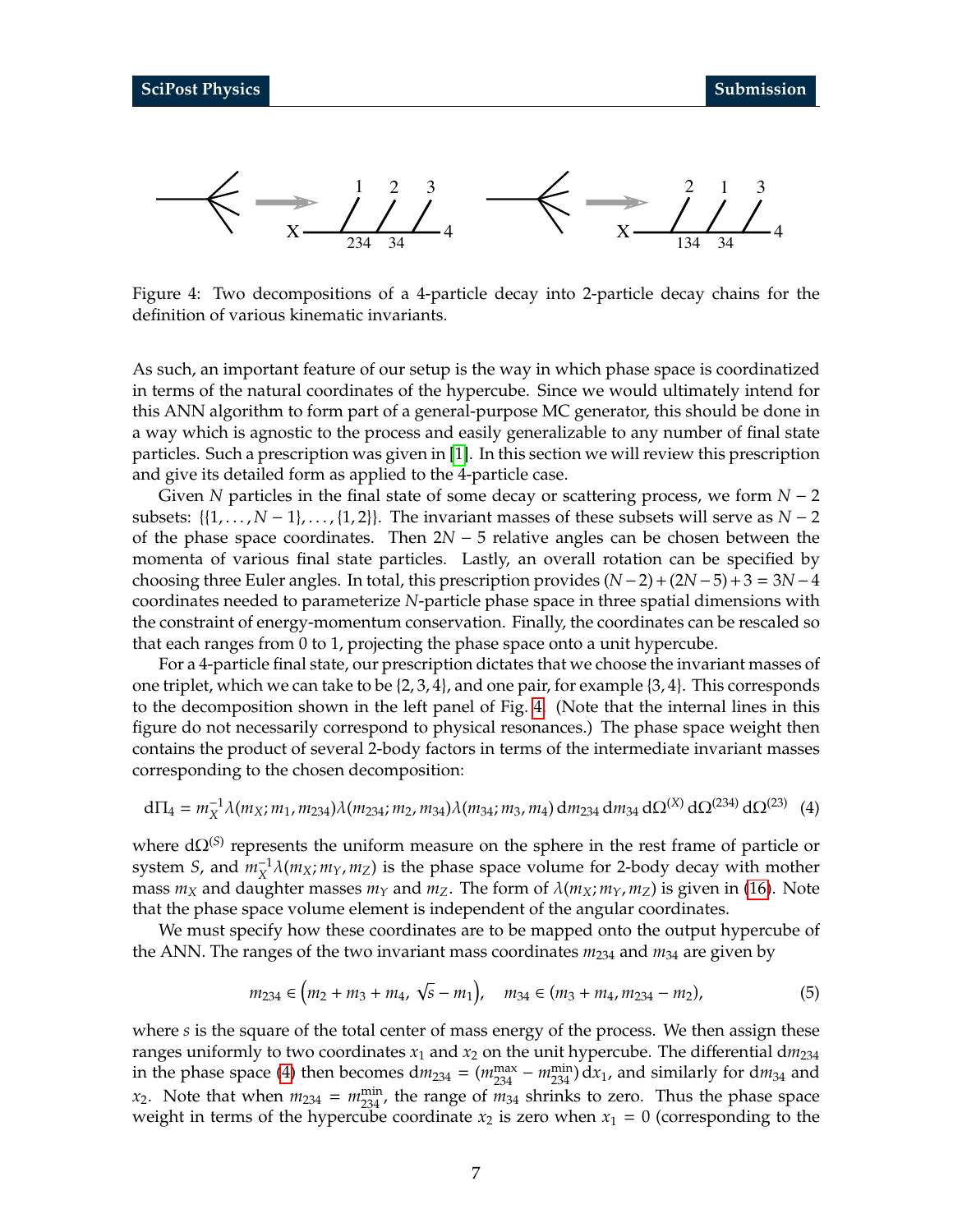minimum value of *m*234). However, this is handled well by our training algorithm thanks to the clipping procedure introduced in Section [2.](#page-2-0)

For the purposes of mapping the angular coordinates onto the output hypercube, we fix the orientation of particle 1 in an arbitrary direction. This fixing corresponds to two angles of overall rotation represented by  $d\Omega^{(X)}$  in [\(4\)](#page-6-1). Specific values may be chosen later if desired for generating simulated events<sup>[3](#page-0-0)</sup>. Particle 2 makes some angle with respect to particle 1 in the (234) frame. It is natural to use the cosine of this angle as a coordinate because it appears in the measure on the sphere in this frame  $d\Omega^{(234)} = d \cos \theta_{12}^{(234)} d\psi$ . We fix the azimuthal rotation of particle 2 around particle 1 in an arbitrary direction, which corresponds to the last overall rotation angle  $\psi$  that we left free. In the next stage of the decomposition, we must specify the orientation of particle 3 in the (34) frame. This can be done in terms of the cosine of the polar angle with respect to particle 2,  $\cos \theta_{23}^{(34)}$ , and an azimuth  $\phi$  measured from the plane defined by the direction of particle 1 in this frame. This choice corresponds to the factor  $d\Omega^{(23)}$  in [\(4\)](#page-6-1). Having defined our angular coordinates in this way, the ranges [-1, 1] of the cosines of  $\theta_{12}^{(234)}$  and  $\theta_{23}^{(34)}$  and [0,2 $\pi$ ] of the azimuthal angle  $\phi$  can be mapped uniformly onto the three remaining coordinates on the unit hypercube.

Although the phase space weight only depends on two invariant masses, important features in the matrix element such as resonances or collinear singularities may appear in terms of the invariant mass of any set of final particles. We therefore need a simple way to compute the invariant mass of any pair in terms of our phase space coordinates. These relations are given in Appendix [A.](#page-16-0)

In Appendix [B](#page-17-0) we present an alternative method of sampling the three angular coordinates that is symmetrical and in which all angles are defined in the same frame.

## <span id="page-7-0"></span>**4 Results: Higgs Decay to Four Leptons**

In this section, we present the results of an ANN-based simulation of the on-shell Higgs decay into 4 leptons  $\mu^+$ ,  $\mu^-$ ,  $e^+$ ,  $e^-$  with two intermediate *Z* bosons. We label the  $\mu^+$  as particle 1, µ <sup>−</sup> as particle 2, *e* <sup>+</sup> as particle 3, and *e* <sup>−</sup> as particle 4. The differential decay width of this process, using our parametrization of the 4-body phase space, can be written as

$$
d\Gamma = m_h^{-1} |\overline{M}|^2 d\Pi_4, \qquad (6)
$$

where  $m_h$  is the Higgs mass,  $|\overline{\mathcal{M}}|^2$  is the spin-summed invariant matrix element-squared, and *d*Π<sup>4</sup> is the phase space volume element given above. Assuming the leptons are massless, the

 $3B$  Because we are considering only the decay of an on-shell Higgs, there is no intrinsic direction in the problem, and so the phase space measure with respect to  $d\Omega^{(X)}$  is uniform. However, if the overall orientation of the event is correlated with some direction such as the accelerator beam, this could be included.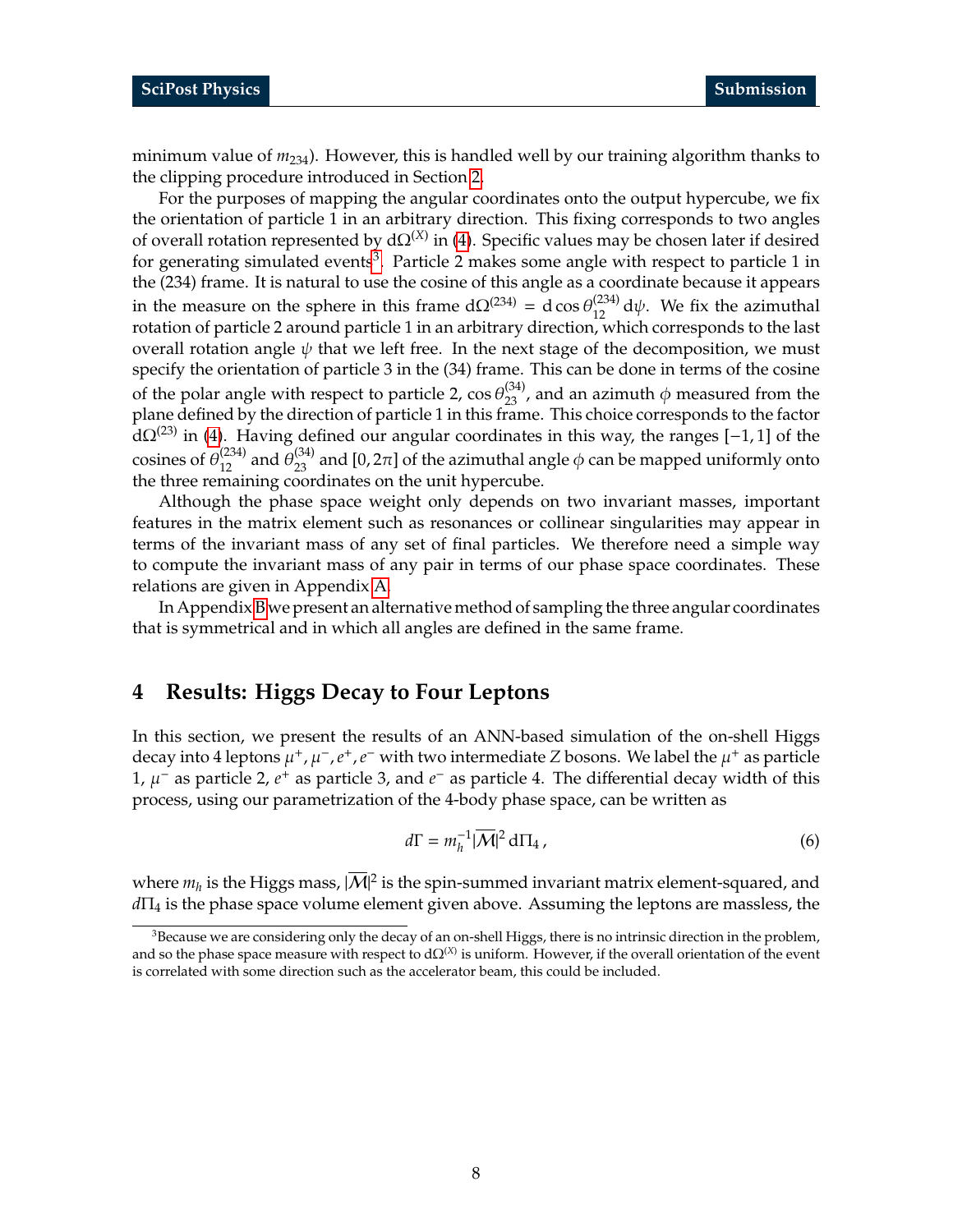tree-level matrix element of this process is given by [\[29\]](#page-20-2)

$$
|\overline{\mathcal{M}}|^{2} = |\mathcal{M}^{+-+}|^{2} + |\mathcal{M}^{+-+}|^{2} + |\mathcal{M}^{-+-}|^{2} + |\mathcal{M}^{-+-+}|^{2}
$$
  
\n
$$
\mathcal{M}^{+-+-} = \frac{2e^{3}g_{f_{1}f_{2}}^{+}g_{f_{3}f_{4}}^{+} \mu_{W}}{c_{W}^{2}g_{W}} \frac{\langle k_{1}k_{3}\rangle^{*}\langle k_{2}k_{4}\rangle}{(m_{12}^{2} - \mu_{2}^{2})(m_{34}^{2} - \mu_{2}^{2})}
$$
  
\n
$$
\mathcal{M}^{+--+} = \frac{2e^{3}g_{f_{1}f_{2}}^{+}g_{f_{3}f_{4}}^{+} \mu_{W}}{c_{W}^{2}g_{W}} \frac{\langle k_{1}k_{4}\rangle^{*}\langle k_{2}k_{3}\rangle}{(m_{12}^{2} - \mu_{2}^{2})(m_{34}^{2} - \mu_{2}^{2})}
$$
  
\n
$$
\mathcal{M}^{-++-} = \frac{2e^{3}g_{f_{1}f_{2}}^{-}g_{f_{3}f_{4}}^{+} \mu_{W}}{c_{W}^{2}g_{W}} \frac{\langle k_{2}k_{3}\rangle^{*}\langle k_{1}k_{4}\rangle}{(m_{12}^{2} - \mu_{2}^{2})(m_{34}^{2} - \mu_{2}^{2})}
$$
  
\n
$$
\mathcal{M}^{-++-} = \frac{2e^{3}g_{f_{1}f_{2}}^{-}g_{f_{3}f_{4}}^{-} \mu_{W}}{c_{W}^{2}g_{W}} \frac{\langle k_{2}k_{4}\rangle^{*}\langle k_{1}k_{3}\rangle}{(m_{12}^{2} - \mu_{2}^{2})(m_{34}^{2} - \mu_{2}^{2})}
$$

where  $c_W$  and  $s_W$  are the cosine and sine of the weak mixing angle, and  $\langle k_i k_j \rangle$  is the spinor bracket with  $|\langle k_i k_j \rangle| = m_{ij}$ . The complex masses of the *Z* and *W* bosons  $\mu_Z$  and  $\mu_W$  are given by

$$
\mu_V^2 = M_V^2 - iM_V \Gamma_V, \quad V = Z, W,
$$
\n(8)

where  $M_V$  are the physical masses and  $\Gamma_V$  are the decay widths. The coupling constants  $g_f^{\pm}$ *f f* are given by

$$
g_{ff}^{+} = -\frac{s_{W}}{c_{W}}Q_{f}, \quad g_{ff}^{-} = -\frac{s_{W}}{c_{W}}Q_{f} + \frac{I_{W,f}^{3}}{c_{W}s_{W}},
$$
\n(9)

where  $Q_f$  is the electric charge of the fermion  $f$  and  $I_V^3$  $_{\text{W},f}^3$  is the third component of its weak isospin.

The ANN is constructed and trained as described in Sec. [2.](#page-2-0) A set of  $10^7$  events is generated by the trained ANN, and the unweighting procedure is performed on this set. The unweighting efficiency is 26%, an improvement of about a factor of three compared to 8% efficiency for the same process acheived by MadGraph. Distributions shown in Figs. [5](#page-9-0) and [6](#page-10-0) are based on the set of  $2.6 \times 10^6$  unweighted events. Invariant mass and angular distributions generated by the ANN, shown in Fig. [5,](#page-9-0) are in excellent agreement with MadGraph results. (We also checked that ANN distributions agree precisely with those generated by uniform sampling of phase space, an extremely inefficient but reliable Monte Carlo technique.) Furthermore, the two-dimensional density plots in Figs. [6](#page-10-0) show that the ANN simulation reproduces the expected resonance structure. This includes both a resonance in the kinematic variable aligned with one of the target-space coordinates  $(m_{34})$ , and one in the variable not aligned with any of the target-space coordinates  $(m_{12})$ . The ability of the ANN to reproduce such non-aligned resonances is an important advantage of this approach, which may become increasingly important for simulating processes with more complex structure of resonances and singularities, for example at higher orders in perturbation theory.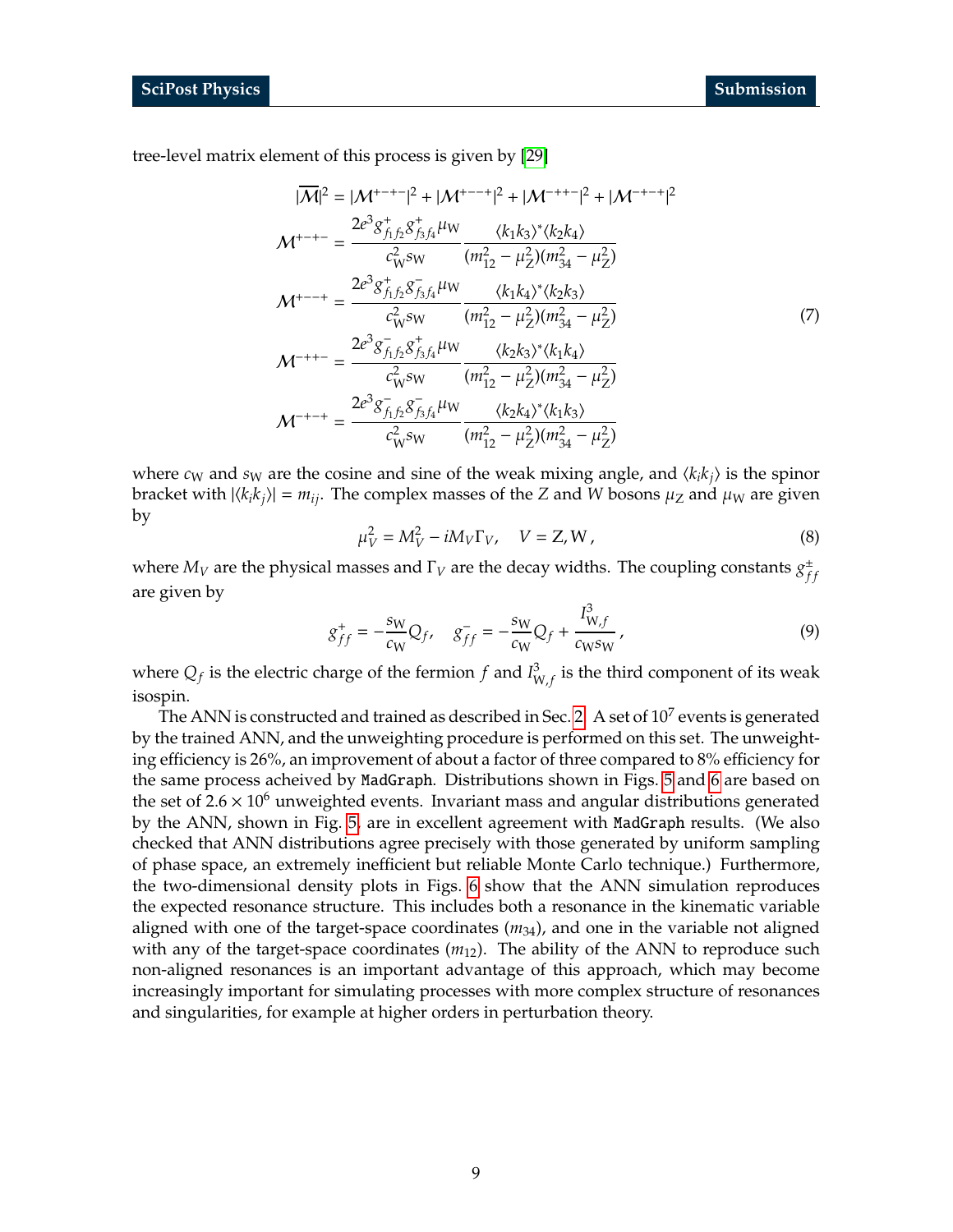<span id="page-9-0"></span>

Figure 5: Kinematic distributions of  $h \rightarrow 4\ell$  decays in the five coordinates chosen to parametrize the final-state phase space (a-e) and in the invariant mass *m*12, which is not aligned with any of the chosen coordinates but contains a resonance (f). The coordinates have been rescaled from the unit hypercube back to their original values. The output of the ANN-based simulation (after unweighting) is represented by orange solid histogram. For comparison, distributions generated by MadGraph are shown by black lines. Residuals are shown beneath each plot. The grey bands are statistical uncertainties from random sampling of the phase space and event unweighting.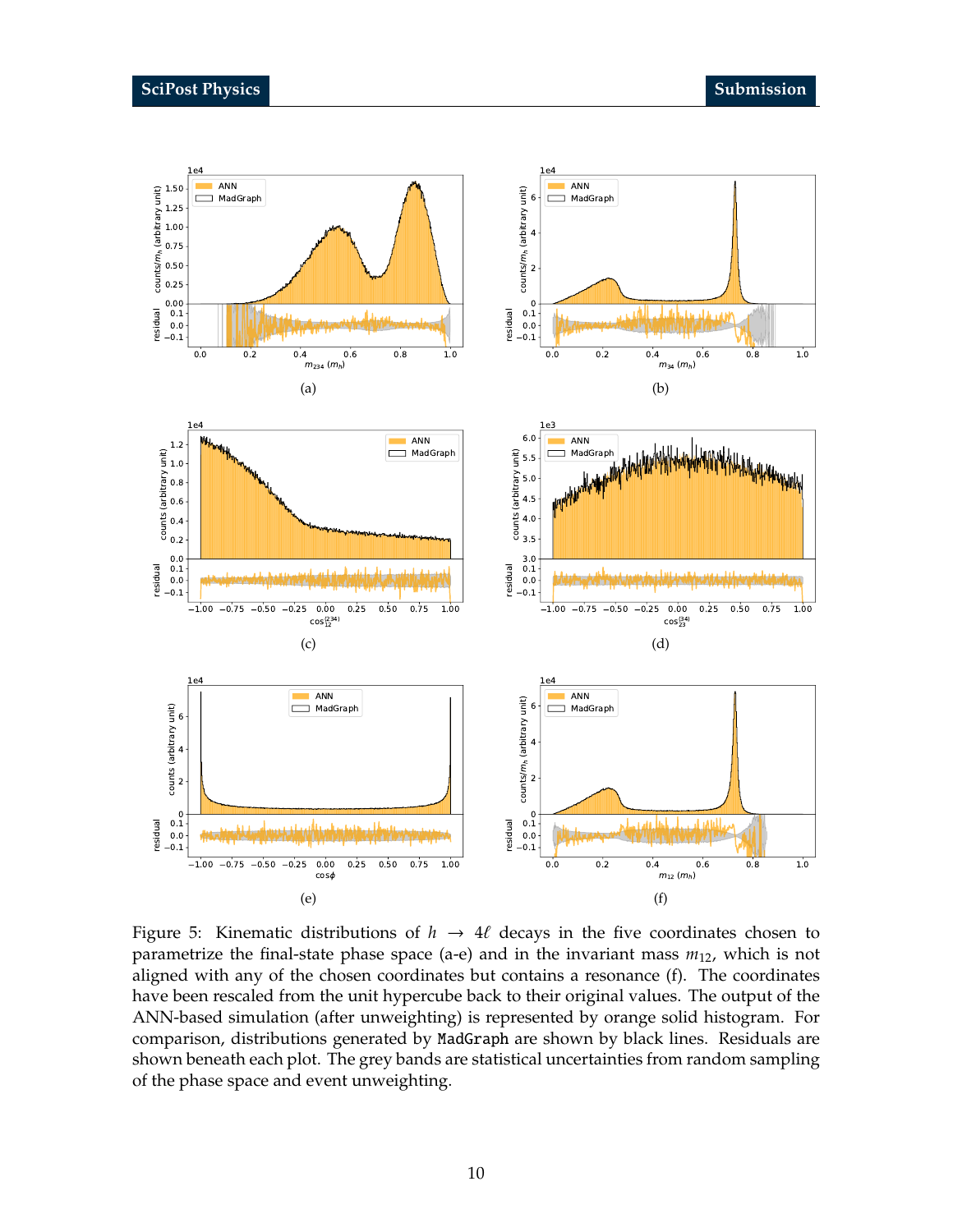<span id="page-10-0"></span>

Figure 6: Density plots of  $2.6 \times 10^6$  points generated by the ANN (after unweighting). Plotted kinematic variables are aligned with coordinates on the target-space hypercube, with the exception of *m*12, *m*13, *m*24.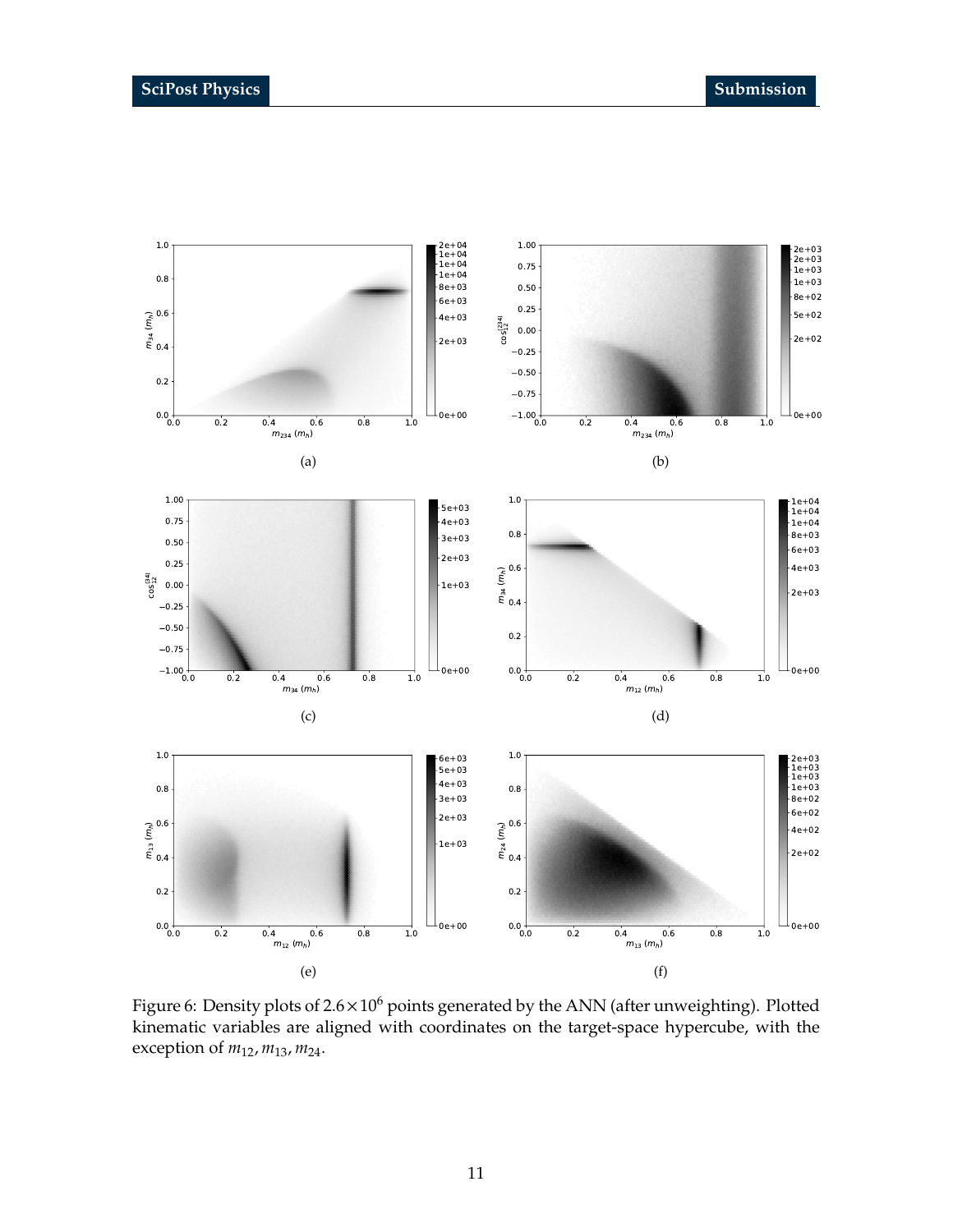<span id="page-11-1"></span>

Figure 7: An example of a non-injective region in the "comparison sample" map generated by an ANN trained with a loss function that favors foldings, see Eq. [\(13\)](#page-13-1). Points in two distinct regions in the input space (a) map onto the same region in the output space (b).

# <span id="page-11-0"></span>**5 Bijectivity of the ANN Map**

The map  $I \mapsto T$  defined by a fully-connected ANN is not automatically guaranteed to be bijective $\rm ^4.$  $\rm ^4.$  $\rm ^4.$  Lack of bijectivity can cause significant issues in the context of MC simulation:

- If the map is not surjective, there will be regions in phase space where no events are generated, regardless of the sample size.
- If the map is not injective, *i.e.* the map  $T \mapsto I$  inverse to  $y_w(x)$  is multi-valued, a small region in *T* may be populated by points within two or more clusters in *I*, as illustrated for example in Fig. [7.](#page-11-1) In this case, the phase space density computed according to Eq. [\(1\)](#page-3-2) at each  $\mathbf{y}_i$  is incorrect, potentially invalidating both our training algorithm and unweighting procedure.

Fortunately, training with the KL distribution loss function tends to naturally prefer bijective (or at least approximately bijective) maps:

• **Surjectivity:** Note that the integral of the induced pdf over the target space is fixed:

<span id="page-11-2"></span>
$$
\int_{T} d\mathbf{y} \, p_{y}(\mathbf{y}) = \int_{T} d\mathbf{y} \, \left| \frac{\partial x_{j}}{\partial y_{i}} \right| = V_{I} = 1. \tag{10}
$$

If the target pdf is normalized to integrate to one as well, a non-surjective map would necessarily result in mismatched normalization between induced and target pdfs in the region of phase space covered by the map. The minimum of the loss function, *LKL* = 0, is reached when the two pdfs have the same normalization, *i.e.* for a surjective map. If the target pdf is *not* normalized, it can always be rewritten as  $f(\mathbf{y}) = C f_N(\mathbf{y})$ , where *f<sup>N</sup>* is a normalized pdf and *C* is a constant. Using [\(1\)](#page-3-2) and [\(10\)](#page-11-2), it is easy to show that

<sup>4</sup>A bijective fully-connected network can be constructed, see *e.g.* [\[30\]](#page-20-3), but bijectivity requires the same number of nodes in all layers, which does not appear to be well-suited to the problem at hand.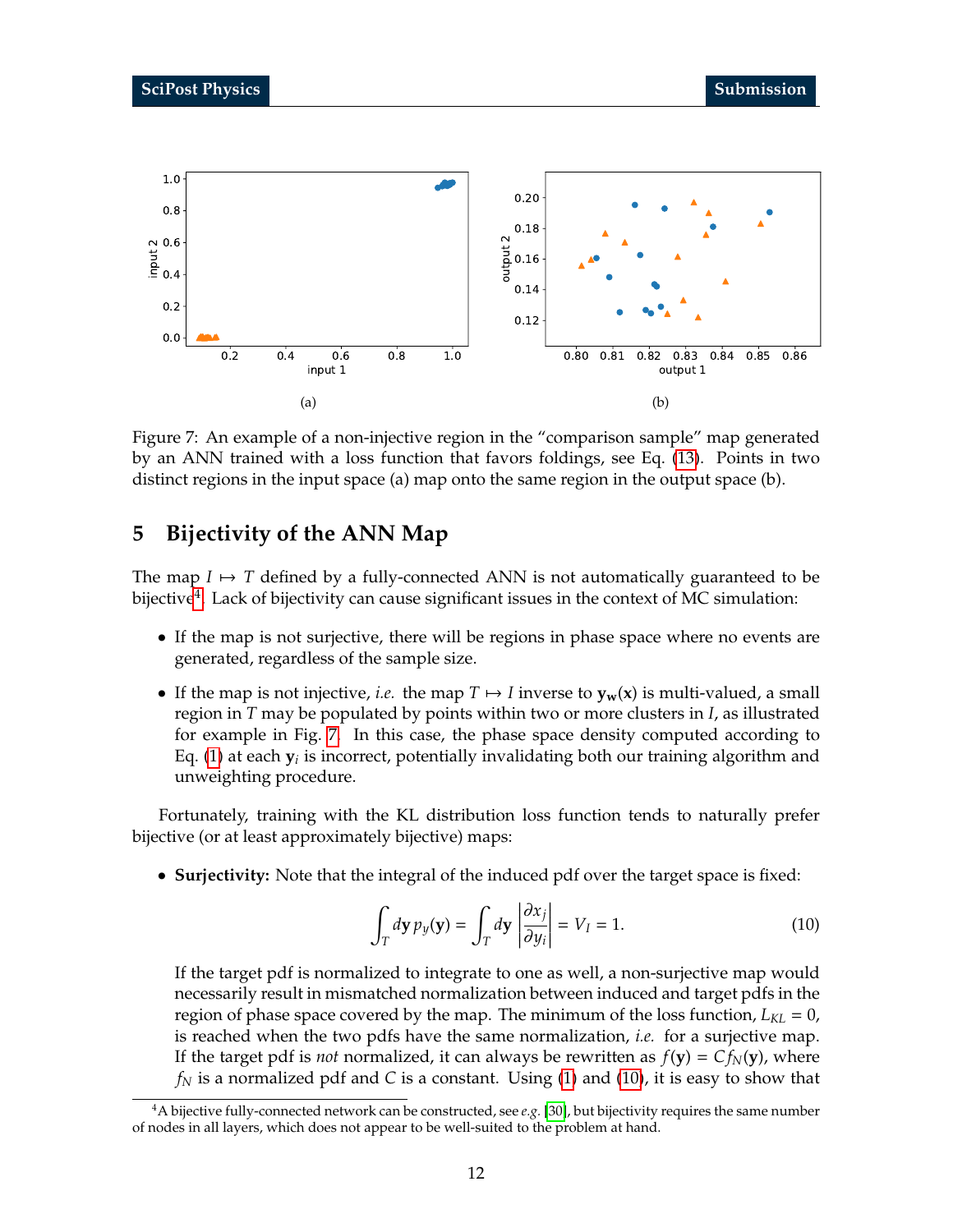<span id="page-12-1"></span>

Figure 8: A one-dimensional illustration of why a non-injective region ("folding") in the map necessarily gives rise to a small Jacobian.

the minimum of the loss function in this case is given by  $L_{KL} = -\log C$ , and is reached when  $p_y = f_N$  and the map is surjective.

• **Injectivity:** Since the map defined by the ANN is always continuous, lack of injectivity necessarily results in some phase space regions with very small Jacobians and thus very large induced probability density (see Fig. [8](#page-12-1) for an illustration in 1 dimension). Since the target pdf is generic in these regions, such features are generally strongly penalized by the loss function. Training would therefore tend to "smooth out" the foldings, resulting in an injective map.

We rely on the above features to produce a bijective map through training, and test the trained ANN for bijectivity *a posteriori*. The rest of this section describes the tools used for this test, and the results showing that the ANN trained to simulate  $h \to 4\ell$  decays is bijective to a good approximation.

#### <span id="page-12-0"></span>**5.1 Surjectivity**

While unweighting efficiency is a common measure of simulation quality, it cannot be used to test surjectivity. The unweighting efficiency is evaluated using only points present in the sample. If those points follow the shape of the target distribution perfectly in the portion of the phase space that is covered, unweighting efficiency would be equal to one, even if there are regions of phase space with non-zero target pdf that remain completely uncovered. To assess surjectivity of the map, we instead use the value of the pdf integral implied by the generated sample:

<span id="page-12-2"></span>
$$
I_{\rm MC} = \frac{1}{N} \sum_{\mathbf{y}_i} w_r(\mathbf{y}_i), \qquad (11)
$$

where the sum is over the *N* points in the sample, and  $w_r(\mathbf{y}_i) = f(\mathbf{y}_i)/p_v(\mathbf{y}_i)$  are the raw weights. The "true" value of the integral *I<sub>true</sub>* can be found for example by using uniform sampling of phase space, which is very inefficient as an MC generator but is guaranteed to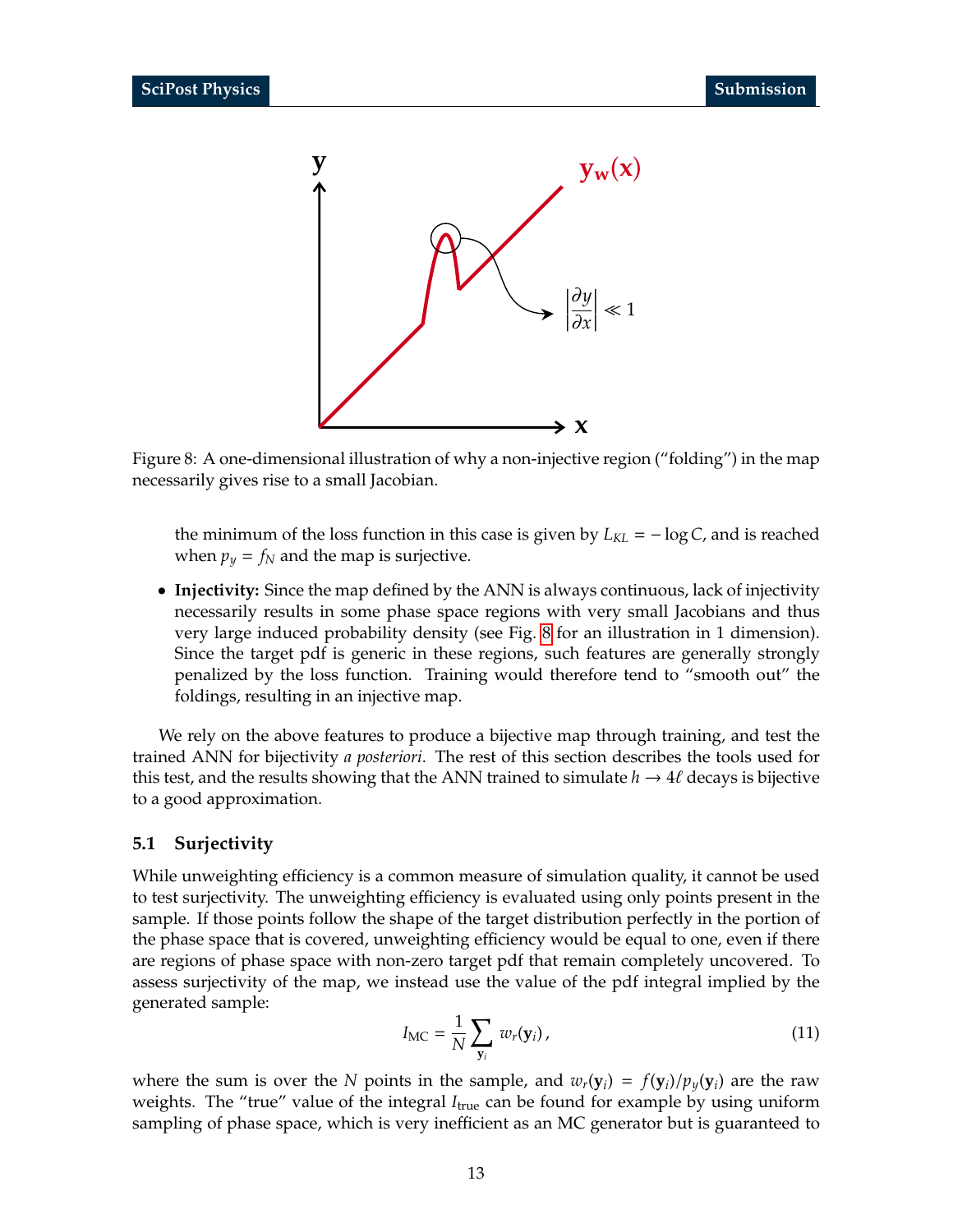cover the full phase space. Lack of surjectivity is indicated by  $I_{MC} < I_{true}$ . For the  $h \to 4\ell$ simulation presented in Section [4,](#page-7-0) we find  $I_{MC}/I_{true} = 0.993$ , indicating that the trained ANN map is surjective to a good approximation. The remaining small regions not covered by the ANN map lie at the phase space boundaries, which accounts for the discrepancy between ANN and <code>MadGraph</code> in the very last bin of the  $\cos\theta_{23}^{(34)}$  distribution in Fig. [5](#page-9-0) (d).

#### <span id="page-13-0"></span>**5.2 Injectivity**

Lack of injectivity means that disparate clusters in the input space get mapped into the same phase space region, see Fig. [7.](#page-11-1) We refer to this situation as "folding." To diagnose whether foldings are present in a trained ANN map, we divide the output space *T* into a large number of small hypercubes. For each small hypercube, we calculate the covariance matrix of the coordinates of the points in the input space that map into it. Eigenvalues of the covariance matrix are then found, and the ratio *R* of the largest to second-largest eigenvalue is used as an indicator of possible folding. For a bimodal distribution such as in Fig. [7,](#page-11-1) the separation of the two clusters defines a preferred direction which will be associated with a large eigenvalue. In this case the *R*-value is expected to be large, while for an injective map it is generally of order one. An exception may occur if an injective map happens to project an oblong (but singly connected) region in *I* into the same hypercube, as shown for example in Fig. [9.](#page-14-1) Nevertheless, the *R*-value provides a useful diagnostic for foldings, in particular because it can be evaluated efficiently with modest CPU time requirements. For hypercubes with *R*-values above some threshold, we further evaluate the bimodal coefficient *b* for the pairwise-distance distribution of points in the input space, defined as [\[31\]](#page-20-4):

$$
b = \frac{g^2 + 1}{k + \frac{3(n-1)^2}{(n-2)(n-3)}},
$$
\n(12)

where *g* is the sample skewness, *k* is the sample excess kurtosis, and *n* is the sample size. A flat distribution would give  $b = 5/9$ , with larger *b* indicating a bimodal distribution. (A perfectly bimodal distribution with two delta-function clusters gives  $b = 1$ .) The bimodal coefficient clearly distinguishes between "clustered" and "oblong" distributions $^5$  $^5$ , but is more computationally expensive than the *R*-value. Finally, for a limited number of hypercubes where folding is suspected based on both *R* and *b*, histograms of pair-wise distances between points in input space (such as for example in the right panel of Fig. [9\)](#page-14-1) can be manually examined.

As a test of this diagnostic tool, it was applied to a sample of  $10^7 h \rightarrow 4\ell$  events generated by the trained ANN described above. A comparison sample was generated by using the same setup, but training the ANN with a different loss function:

<span id="page-13-1"></span>
$$
L(w) = L_{\text{KL}}(w) + L_{\text{int}}(w)
$$
  

$$
L_{\text{int}}(w) = -C \exp\left(-\frac{(I_{\text{MC}} - I_{\text{true}})^2}{2a^2}\right)
$$
 (13)

where  $I_{MC}$  is the integral defined in Eq. [\(11\)](#page-12-2), and *a* and *C* are constants.<sup>[6](#page-0-0)</sup> The target space was divided into  $10^5$  hypercubes with side length of 0.1. To avoid noisy data from sparesely

<sup>&</sup>lt;sup>5</sup>However, see Ref. [\[32\]](#page-20-5) for a discussion of limitations of the bimodal coefficient.

<sup>6</sup>This alternative loss function was originally explored as a way to improve surjectivity by including the integral explicitly in the training procedure, but was ultimately not used due to its adverse effect on injectivity.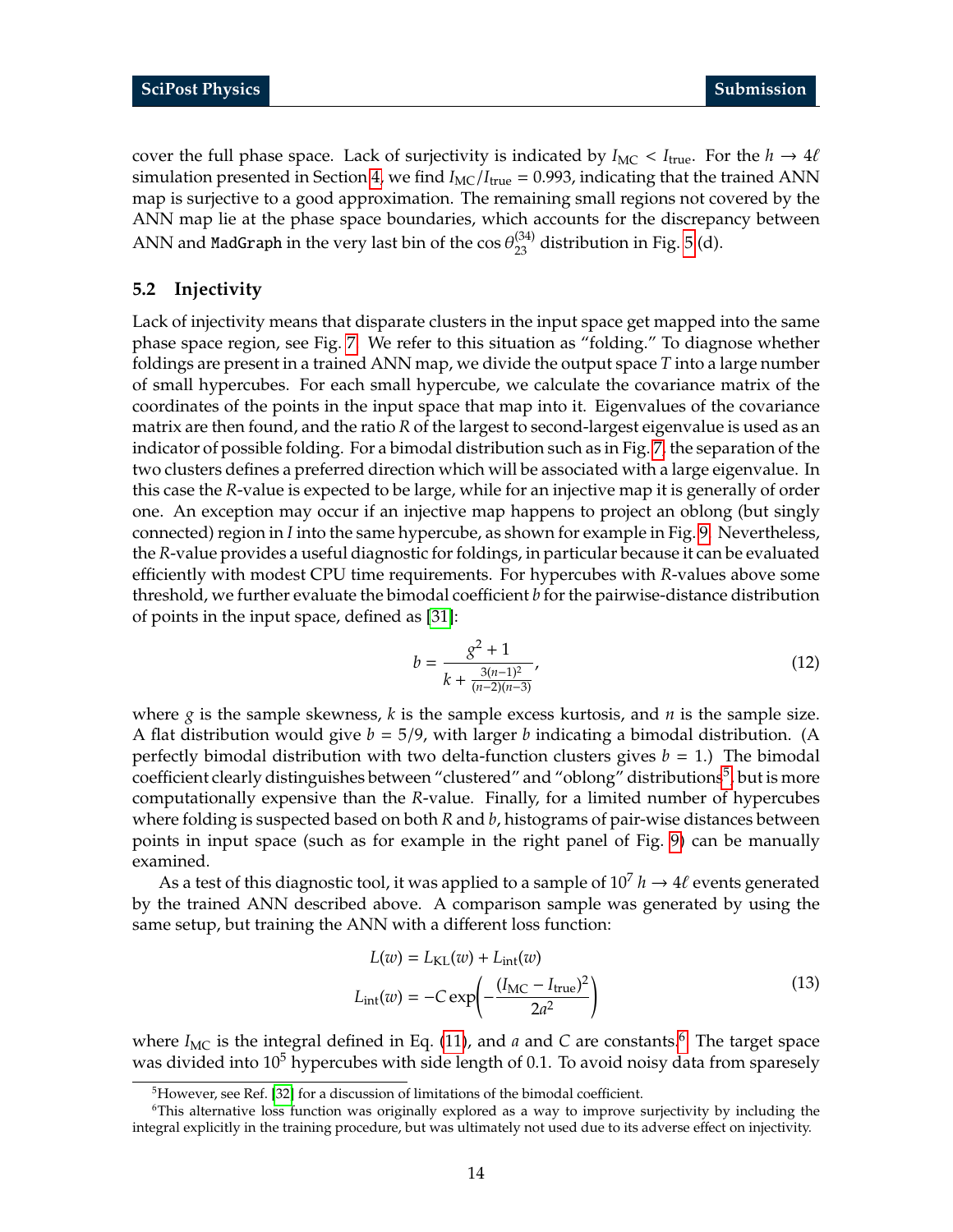<span id="page-14-1"></span>

Figure 9: Input space points that map into the hypercube with the largest *R*-value in the main sample, *R* = 54. (a) Oblong shape of the distribution is responsible for the large *R* value. (b) Pairwise distances among the input-space points show no evidence for a bimodal distribution.

populated phase space regions, hypercubes with fewer than 20 points were discarded. The distribution of the *R*-values in the main and comparison samples is shown in Fig. [10.](#page-15-0) The comparison sample contains hypercubes with very large values of *R*, indicating lack of injectivity. Examination of input-space distributions in boxes with high *R*-values confirms that foldings are indeed present; for example, this is clearly visible in Fig. [7](#page-11-1) for a cube with the largest *R* value in the comparison sample,  $R = 670$ . In contrast, the main sample contains few hypercubes with large *R*. The maximum *R*-value in this sample is 54, and results from an oblong input-space distribution rather than folding, see Fig. [9.](#page-14-1) The values of *b* for the 120 boxes with largest *R*-values in the main sample, shown in Fig. [11,](#page-15-1) cluster narrowly around the flat-distribution value, so there is no indication of foldings from this measure. As an additional test, we manually examined the pairwise input-space distances in boxes with largest *b*, and did not find any evidence of folding. Based on this data, we conclude that while the map used to generate the comparison sample is clearly not injective, the main sample shows no sign of deviations from injectivity.

While this conclusion is reassuring, foldings may of course still occur in the main sample at length scales shorter than 0.1. In general, foldings at smaller scales have progressively smaller effect on the quality of the simulation, while also being more computationally expensive to diagnose. We plan to address this issue more fully in future work.

## <span id="page-14-0"></span>**6 Conclusion and Outlook**

In this work, the ANN-based Monte Carlo generator proposed in [\[1\]](#page-18-0) has been applied to simulate the Higgs decay to four charged leptons, a process of great interest for the LHC experiments. A convenient parametrization of the four-body phase space, mapping it into a unit hypercube which is a natural output space for ANN, was developed for this application. A numerical instability was encountered during the training process. This instability arises due to the structure of the four-body phase space. The training algorithm was supplemented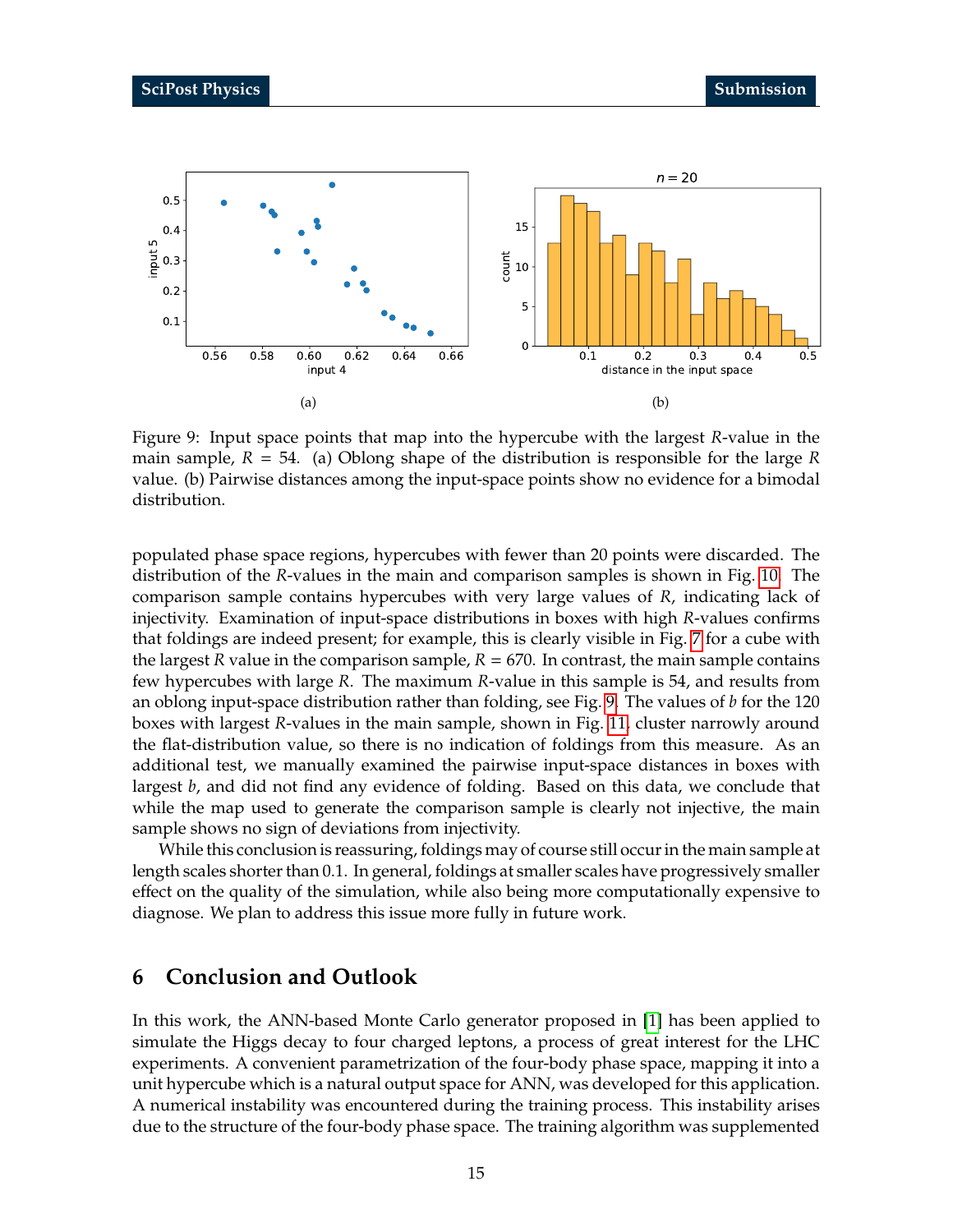<span id="page-15-0"></span>

<span id="page-15-1"></span>Figure 10: Distribution of *R*-values in the main sample (hatched) and the comparison sample (orange).



Figure 11: Distribution of the bimodal coefficient for hypercubes with the largest *R*-values (20 and above) in the main sample. No significant deviations from the flat-distribution value *b* = 5/9 (shown by a dashed line) are observed, indicating absence of foldings.

with "gradient clipping", which allows to avoid the instability and achieve stable convergence of the training process. The trained ANN was then used to generate a large sample of  $h \to 4\ell$ events. The ANN simulation was shown to achieve high unweighting efficiency of 24% (compared to 8% for "off-the-shelf" MadGraph simulation), and the integrated decay width in this channel is accurate to within 0.7%. The ANN simulation reproduced *Z*-boson resonances in both lepton pairs, including the one whose invariant mass was not aligned with any of the chosen phase space coordinates. The ability of the ANN to reproduce such non-aligned features offers a potentially powerful advantage over existing grid-based algorithms.

The map defined by a fully-connected ANN used in our algorithm is not automatically bijective, which may cause issues with simulation validity. Nevertheless, we have argued that the training algorithm prefers bijective maps. We developed numerical tools to check bijectivity *a posteriori*, such as the *R*-values and bimodal coefficients to identify phase space regions where lack of injectivity ("foldings") may occur. Using these tools, we did not find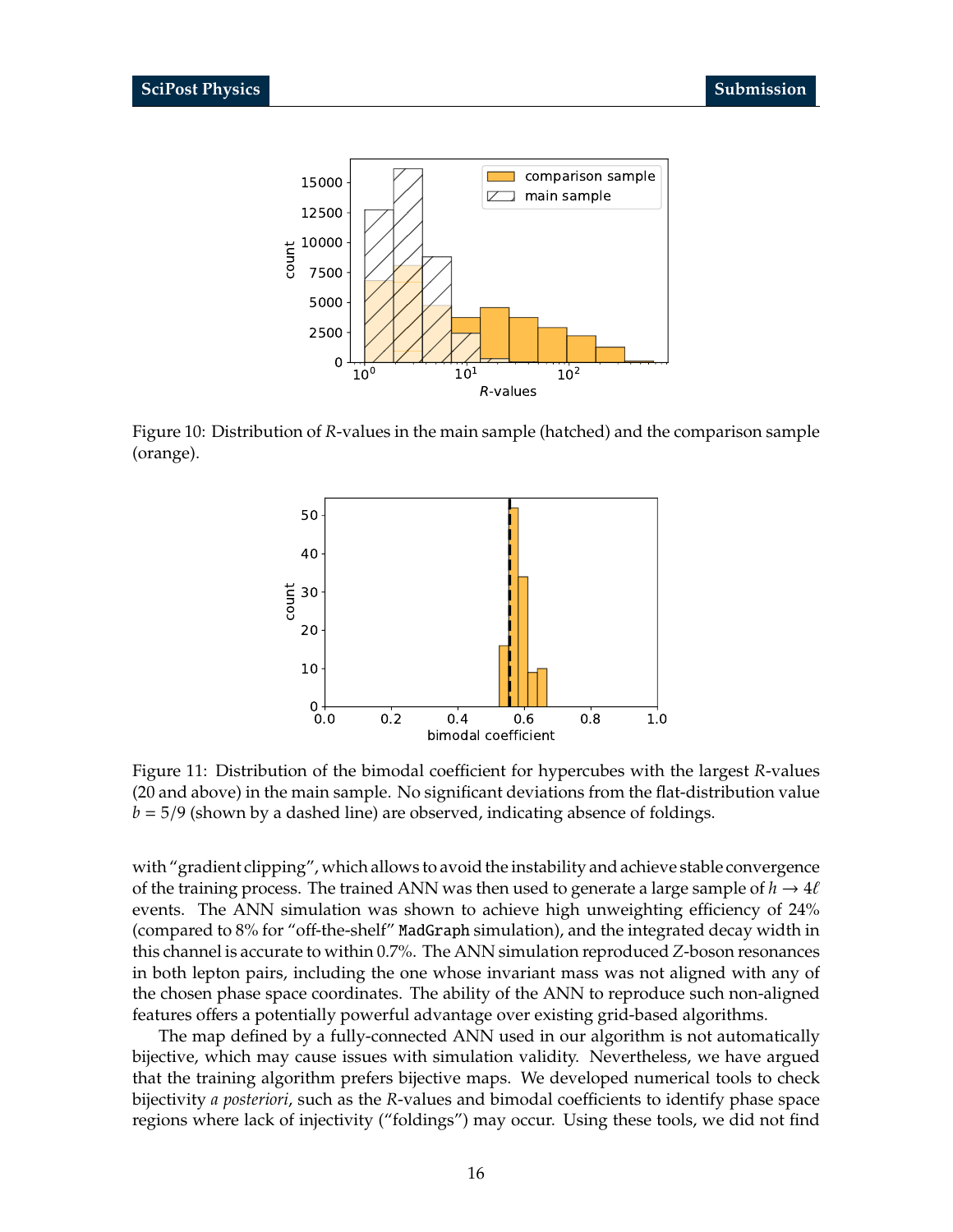any sign of significant non-bijectivity in the trained ANN used on our  $h \to 4\ell$  simulation.

The results presented here add to the evidence for the promise of ANN-based MC generation as a viable alternative to traditional algorithms such as VEGAS. In principle, the current algorithm can be applied to simulate any parton-level process, with arbitrary number of particles in the final state. To explore this further, it would be interesting to automate the ANN setup and training and to interface it with the matrix element generator. Another interesting direction would be to apply the algorithm to simulations beyond the leading order. Compared to the tree level, loop corrections to matrix elements have a more complicated analytic structure which includes branch cuts as well as poles, and the inherent ability of the ANN generator to find and reproduce features not aligned with coordinate axes may provide an important advantage in this case.

**Funding information** This research is supported by the U.S. National Science Foundation through grant PHY-1719877. MDK acknowledges support by the Samsung Science & Technology Foundation under Project Number SSTF-BA1601-07, and a Korea University Grant.

### <span id="page-16-0"></span>**A Computing Kinematic Invariants**

In this appendix, we show how kinematic invariants that may enter the differential cross section/decay width may be expressed in terms of the subset of invariants and angles which were used to parametrize phase space for the ANN. We will make use of the "kinematic bracket" defined as

<span id="page-16-2"></span>
$$
[A, B, C] = \frac{m_A^4 + m_B^4 + m_C^4 - 2(m_A^2 m_B^2 + m_B^2 m_C^2 + m_A^2 m_C^2)}{4m_B^2}
$$
(14)

which gives the squared magnitude of the 3-momentum of either of the two particles with mass  $m_A$  and  $m_C$  involved in a 2-body decay in the rest frame of the third particle with mass *mB*:

$$
|\mathbf{p}_A|^2 = |\mathbf{p}_C|^2 = [A, B, C], \quad \mathbf{p}_B = 0.
$$
 (15)

*B* may be the mother, in which case **p***<sup>A</sup>* and **p***<sup>C</sup>* point in opposite directions, or it may be a daughter, in which case they point in the same direction. The bracket is obviously symmetric under the exchange  $A \leftrightarrow C$ . The 2-body phase space volume  $\Pi_2$  can also be expressed in terms of the bracket as √

<span id="page-16-1"></span>
$$
m_B \Pi_2 = \lambda(m_B; m_A, m_C) \equiv \frac{\sqrt{[A, B, C]}}{4\pi}.
$$
 (16)

Suppose we have chosen to decompose the final state as shown in the left panel of Fig. [4,](#page-6-0) as we did in defining the coordinates for the ANN. Our two invariant mass coordinates are *m*<sup>34</sup> and *m*234. Invariant masses are of course the same in any frame, and so we may choose to compute them in the most convenient frame. For example, we can easily find  $m_{23}$  and  $m_{24}$ by working in the rest frame of the (34) system. Using Eq. [\(14\)](#page-16-2), we obtain the momenta

$$
|\mathbf{p}_3|^2 = |\mathbf{p}_4|^2 = [3, 34, 4], \qquad |\mathbf{p}_2|^2 = [2, 34, 234]. \tag{17}
$$

We chose one of the three angles required in our parametrization to be the angle  $\theta_{23}^{(34)}$  between particles 2 and 3 in this frame. Thus we have

<span id="page-16-3"></span>
$$
m_{23}^2 = m_2^2 + m_3^2 + 2(E_2 E_3 - |\mathbf{p}_2||\mathbf{p}_3|\cos\theta_{23}^{(34)})
$$
\n(18)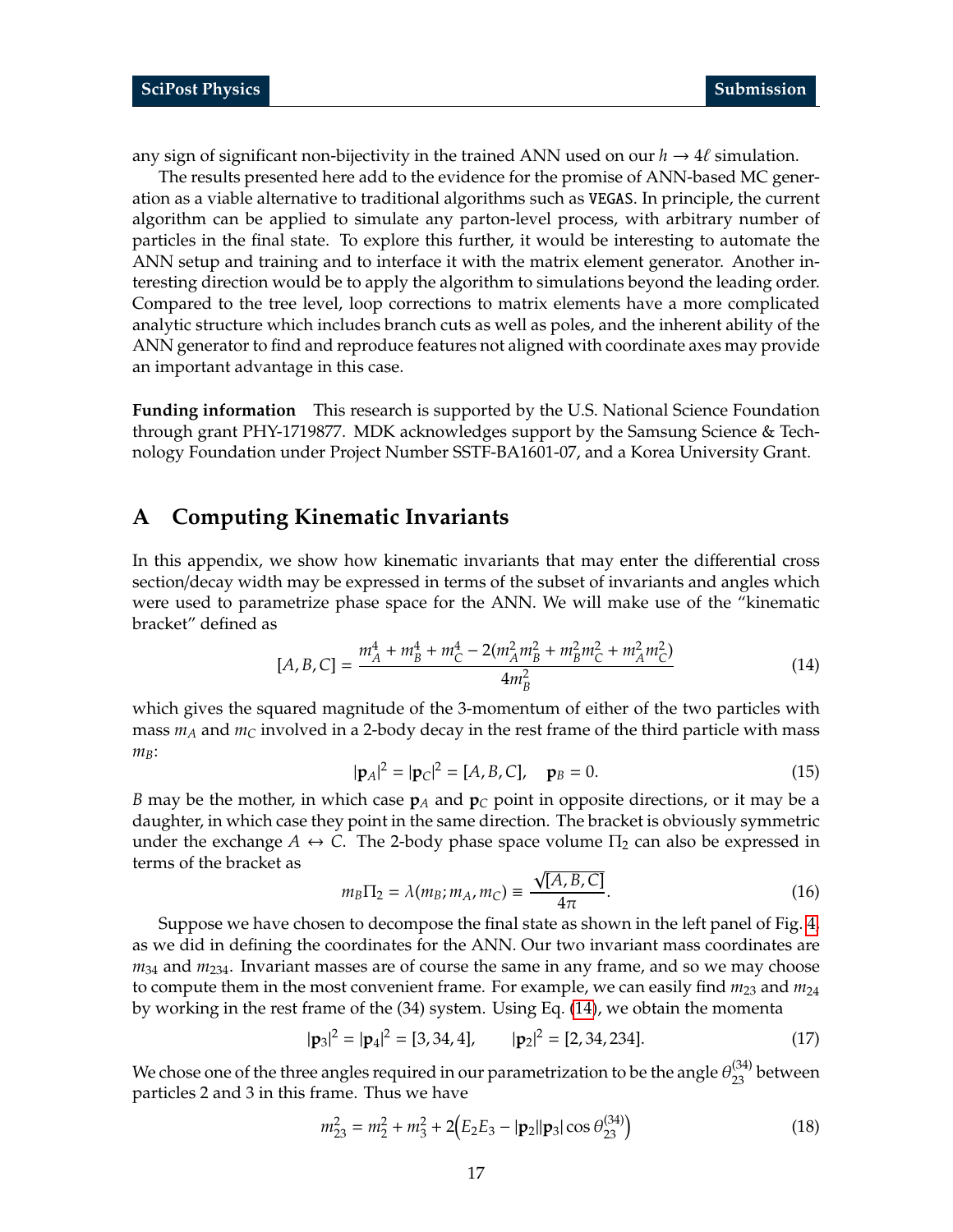$$
m_{24}^2 = m_2^2 + m_4^2 + 2(E_2 E_4 + |\mathbf{p}_2||\mathbf{p}_4|\cos\theta_{23}^{(34)})
$$
\n(19)

<span id="page-17-1"></span>making use of the fact that particles 3 and 4 are back-to-back in this frame. Similarly, we can move to the (234) frame and find

<span id="page-17-2"></span>
$$
|\mathbf{p}_2|^2 = [2, 234, 34], \qquad |\mathbf{p}_1|^2 = [1, 234, X]. \tag{20}
$$

Using the angular coordinate  $\theta_{12}^{(234)}$ , the invariant mass  $m_{12}$  can be immediately computed.

It only remains to compute *m*<sup>13</sup> and *m*14, but these are complicated in our current decomposition because the two particles in these invariants are separated in the decay chain by particle 2. Of course this is just an artifact of our choice of decomposition and we could just as well use the alternative illustrated in the right panel of Fig. [4.](#page-6-0) The last two invariant masses then follow in analogy with Eq. [\(18\)](#page-16-3) and Eq. [\(19\)](#page-17-1) in terms of the angle  $\theta_{13}^{(34)}$ . However, this was not one of the coordinates we originally selected. It can be found using the spherical law of cosines in terms of our last angular coordinate  $\phi$  if we also know the angle between particles 1 and 2 in the (34) frame. This can be extracted from *m*<sup>12</sup> as

<span id="page-17-3"></span>
$$
\cos \theta_{12}^{(34)} = -\left(|\mathbf{p}_1||\mathbf{p}_2|\right)^{-1} \left(\frac{m_{12}^2 - m_1^2 - m_2^2}{2} - E_1 E_2\right). \tag{21}
$$

In computing *m*<sup>13</sup> and *m*14, we also need to know the value of *m*<sup>134</sup> which is again not one of our original coordinates. However, by energy-momentum conservation, we know

$$
m_{134}^2 = (p_1^{\mu} + p_3^{\mu} + p_4^{\mu})^2 = (p_X^{\mu} - p_2^{\mu})^2
$$
  
=  $m_X^2 + m_2^2 - 2(E_X E_2 - |\mathbf{p}_X||\mathbf{p}_2|\cos\theta_{12}^{(234)})$ . (22)

In the last step, we choose to work in the (234) frame where  $|\mathbf{p}_1| = |\mathbf{p}_X|$  and we can use Eq. [\(20\)](#page-17-2).

## <span id="page-17-0"></span>**B Symmetric Phase Space Sampling**

In Sec. [3,](#page-5-0) we described a method of sampling the angular coordinates in terms of the natural flat coordinates on the sphere at each stage of the decay. In the first stage, we sampled according to a flat distribution in  $\cos \theta_{12}^{(234)}$ . In the second stage, we sample according to a flat distribution in  $cos θ_{23}^{(34)}$  and φ. However, for computing kinematic invariants, which are likely to be important for the evaluation of the matrix element, it is necessary to have cos  $\theta_{13}^{(34)}$ 13 as well. This can be computed from given values of  $\cos \theta_{23}^{(34)}$  and  $\phi$ , but in this appendix we describe a way to sample phase space directly in terms of  $\cos \theta_{13}^{(34)}$  and  $\cos \theta_{23}^{(34)}$ . In the following we will always work in the (34) frame, and drop the superscript. We also convert  $\cos \theta_{12}^{(234)}$  into the (34) frame using Eq. [\(21\)](#page-17-3). We indicate these three angular coordinates by *c*12, *c*23, and *c*13.

It is straightforward to show that the measure on the sphere in the (34) frame can be written as

$$
dc_{23} d\phi = \frac{dc_{23} dc_{13}}{\sqrt{1 - c_{12}^2 - c_{23}^2 - c_{13}^2 + 2c_{12}c_{23}c_{13}}} = dc_{23} dc_{13} D^{-1/2}
$$
(23)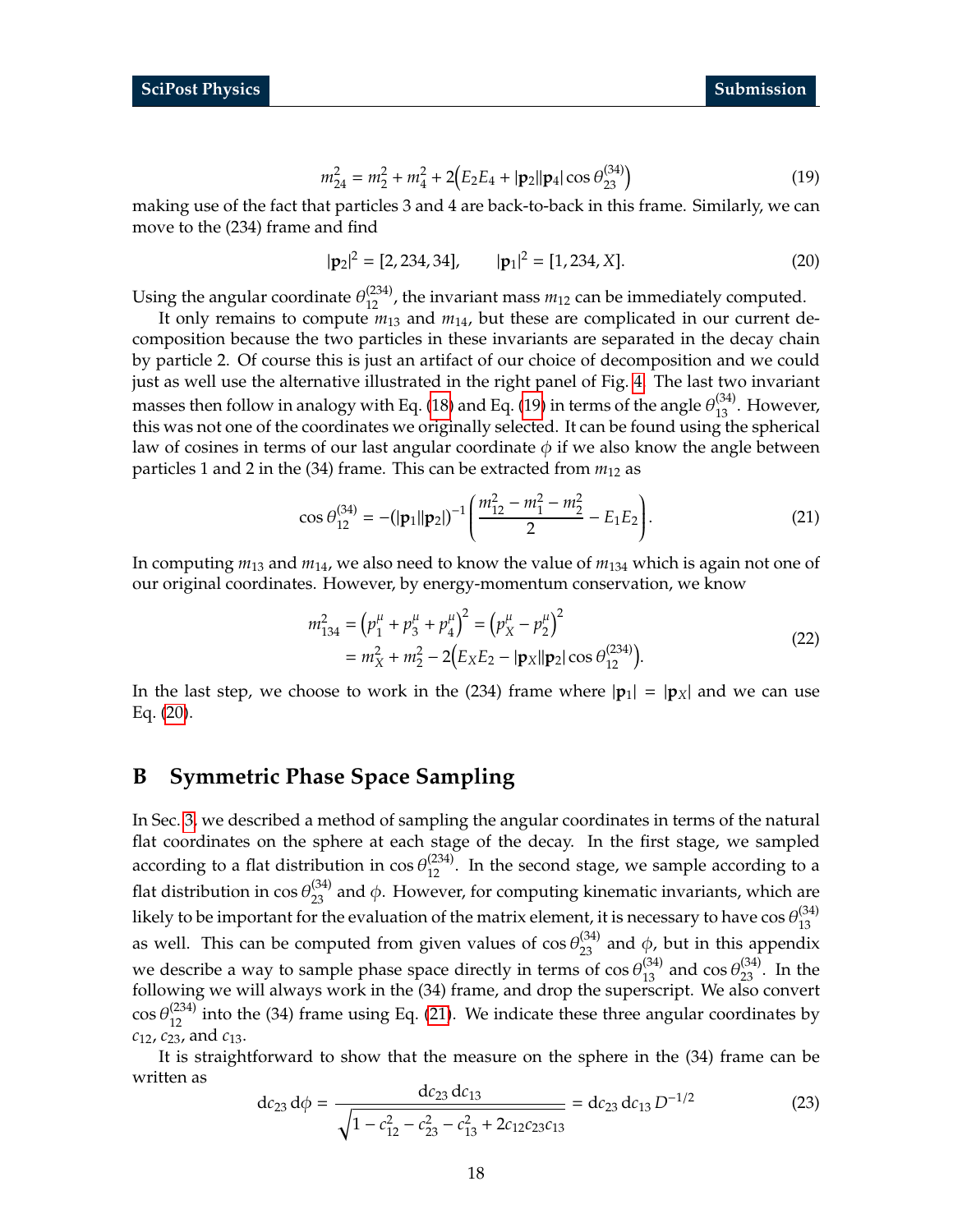$$
D = \begin{vmatrix} 1 & c_{12} & c_{13} \\ c_{12} & 1 & c_{23} \\ c_{13} & c_{23} & 1 \end{vmatrix}.
$$
 (24)

<span id="page-18-1"></span>This formulation has the advantage that it is symmetric among the three angular coordinates. However, not all choices of  $(c_{12}, c_{23}, c_{13}) \in [-1, 1]^3$  are physically possible. The condition for physical values of the coordinates is equivalent to requiring that the phase space weight is real, that is,  $D > 0$ . One may therefore sample these three angular coordinates in the 3-dimensional hypercube, discarding any points for which *D* < 0, and including the factor *D*<sup>−1/2</sup> in the target function.

## **References**

- <span id="page-18-0"></span>[1] M. D. Klimek and M. Perelstein, *Neural Network-Based Approach to Phase Space Integration*, SciPost Phys. **9**, 053 (2020), doi:10.21468/[SciPostPhys.9.4.053,](https://doi.org/10.21468/SciPostPhys.9.4.053) <1810.11509>.
- <span id="page-18-2"></span>[2] S. Amoroso *et al.*, *Challenges in Monte Carlo event generator software for High-Luminosity LHC* (2020), <2004.13687>.
- <span id="page-18-10"></span>[3] K. T. Matchev and P. Shyamsundar, *OASIS: Optimal Analysis-Specific Importance Sampling for event generation* (2020), <2006.16972>.
- <span id="page-18-3"></span>[4] F. Maltoni and T. Stelzer, *MadEvent: Automatic event generation with MadGraph*, JHEP **02**, 027 (2003), doi:10.1088/[1126-6708](https://doi.org/10.1088/1126-6708/2003/02/027)/2003/02/027, <hep-ph/0208156>.
- <span id="page-18-4"></span>[5] J. Bellm, S. Gieseke, D. Grellscheid, S. Platzer, M. Rauch, C. Reuschle, P. Richardson, ¨ P. Schichtel, M. H. Seymour, A. Siodmok and et al., ´ *Herwig 7.0*/*herwig*++ *3.0 release note*, The European Physical Journal C **76**(4) (2016), doi:10.1140/epjc/[s10052-016-4018-8.](https://doi.org/10.1140/epjc/s10052-016-4018-8)
- <span id="page-18-5"></span>[6] E. Bothmann, G. Singh Chahal, S. Höche, J. Krause, F. Krauss, S. Kuttimalai, S. Liebschner, D. Napoletano, M. Schönherr, H. Schulz and et al., Event generation with sherpa *2.2*, SciPost Physics **7**(3) (2019), doi:10.21468/[scipostphys.7.3.034.](https://doi.org/10.21468/scipostphys.7.3.034)
- <span id="page-18-6"></span>[7] G. Lepage, *A New Algorithm for Adaptive Multidimensional Integration*, J. Comput. Phys. **27**, 192 (1978), doi:10.1016/[0021-9991\(78\)90004-9.](https://doi.org/10.1016/0021-9991(78)90004-9)
- <span id="page-18-7"></span>[8] T. Ohl, *Vegas revisited: Adaptive Monte Carlo integration beyond factorization*, Comput. Phys. Commun. **120**, 13 (1999), doi:10.1016/[S0010-4655\(99\)00209-X,](https://doi.org/10.1016/S0010-4655(99)00209-X) <hep-ph/9806432>.
- <span id="page-18-8"></span>[9] J. Bendavid, *E*ffi*cient Monte Carlo Integration Using Boosted Decision Trees and Generative Deep Neural Networks* (2017), <1707.00028>.
- <span id="page-18-9"></span>[10] S. Otten, S. Caron, W. de Swart, M. van Beekveld, L. Hendriks, C. van Leeuwen, D. Podareanu, R. Ruiz de Austri and R. Verheyen, *Event Generation and Statistical Sampling for Physics with Deep Generative Models and a Density Information Bu*ff*er* (2019), <1901.00875>.
- [11] A. Butter, T. Plehn and R. Winterhalder, *How to GAN LHC Events*, SciPost Phys. **7**(6), 075 (2019), doi:10.21468/[SciPostPhys.7.6.075,](https://doi.org/10.21468/SciPostPhys.7.6.075) <1907.03764>.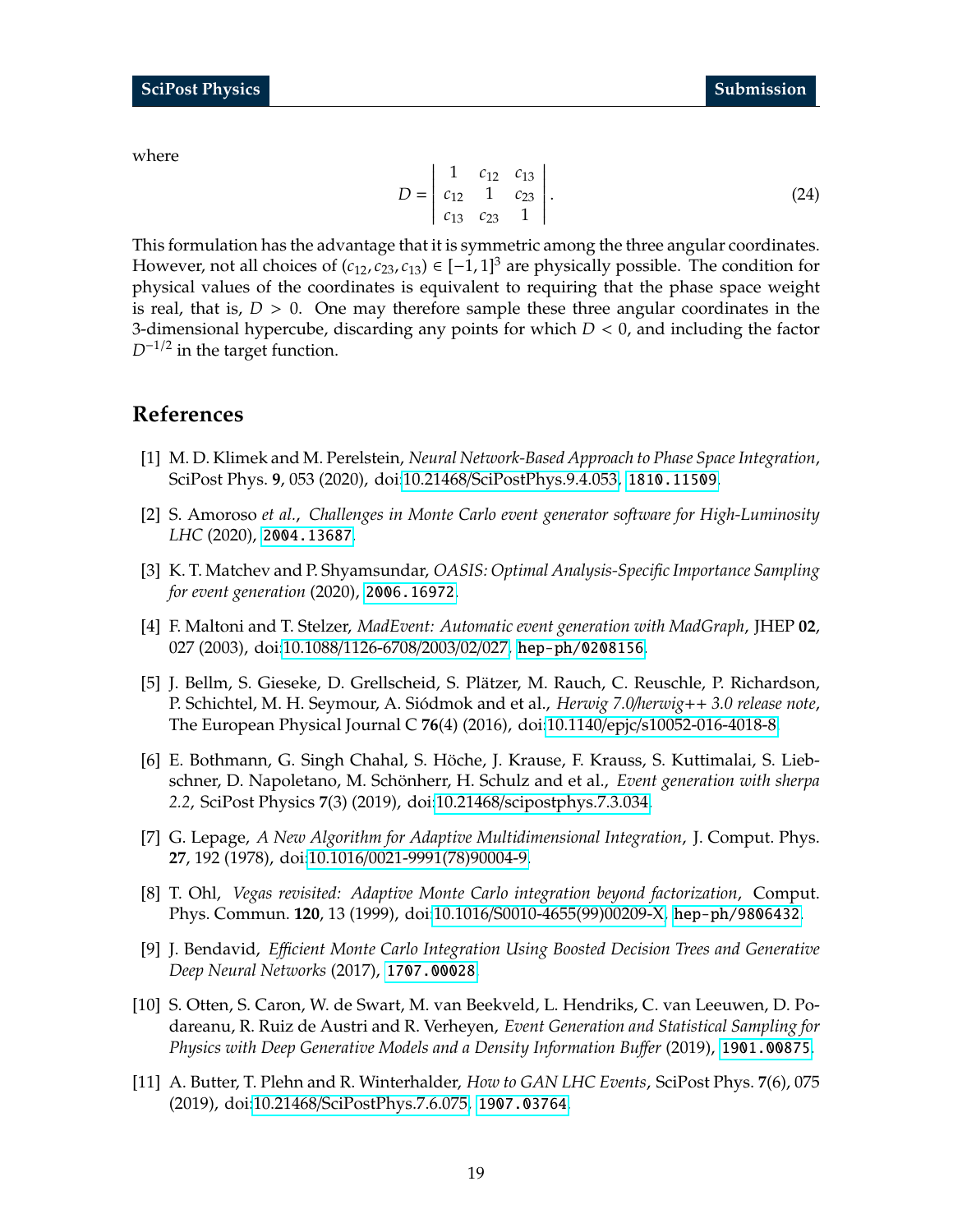- <span id="page-19-5"></span>[12] M. Bellagente, A. Butter, G. Kasieczka, T. Plehn and R. Winterhalder, *How to GAN away Detector E*ff*ects*, SciPost Phys. **8**(4), 070 (2020), doi:10.21468/[SciPostPhys.8.4.070,](https://doi.org/10.21468/SciPostPhys.8.4.070) <1912.00477>.
- <span id="page-19-8"></span>[13] C. Gao, J. Isaacson and C. Krause, *i-flow: High-dimensional Integration and Sampling with Normalizing Flows*, Mach. Learn. Sci. Tech. **1**(4), 045023 (2020), doi[:10.1088](https://doi.org/10.1088/2632-2153/abab62)/2632- 2153/[abab62,](https://doi.org/10.1088/2632-2153/abab62) <2001.05486>.
- <span id="page-19-10"></span>[14] E. Bothmann, T. Janßen, M. Knobbe, T. Schmale and S. Schumann, *Exploring phase space with Neural Importance Sampling*, SciPost Phys. **8**(4), 069 (2020), doi:10.21468/[SciPostPhys.8.4.069,](https://doi.org/10.21468/SciPostPhys.8.4.069) <2001.05478>.
- <span id="page-19-9"></span>[15] C. Gao, S. Hoeche, J. Isaacson, C. Krause and H. Schulz, *Event Generation with Normalizing Flows*, Phys. Rev. D **101**(7), 076002 (2020), doi:10.1103/[PhysRevD.101.076002,](https://doi.org/10.1103/PhysRevD.101.076002) [2001.](2001.10028) [10028](2001.10028).
- [16] B. Nachman and J. Thaler, *Neural resampler for Monte Carlo reweighting with preserved uncertainties*, Phys. Rev. D **102**(7), 076004 (2020), doi:10.1103/[PhysRevD.102.076004,](https://doi.org/10.1103/PhysRevD.102.076004) <2007.11586>.
- <span id="page-19-0"></span>[17] A. Butter and T. Plehn, *Generative Networks for LHC events* (2020), <2008.08558>.
- <span id="page-19-1"></span>[18] R. Kleiss and R. Pittau, *Weight optimization in multichannel Monte Carlo*, Comput. Phys. Commun. **83**, 141 (1994), doi:10.1016/[0010-4655\(94\)90043-4,](https://doi.org/10.1016/0010-4655(94)90043-4) <hep-ph/9405257>.
- [19] F. Krauss, R. Kuhn and G. Soff, *AMEGIC*++ *1.0: A Matrix element generator in C*++, JHEP **02**, 044 (2002), doi:10.1088/[1126-6708](https://doi.org/10.1088/1126-6708/2002/02/044)/2002/02/044, <hep-ph/0109036>.
- <span id="page-19-2"></span>[20] F. Maltoni and T. Stelzer, *MadEvent: Automatic event generation with MadGraph*, JHEP **02**, 027 (2003), doi:10.1088/[1126-6708](https://doi.org/10.1088/1126-6708/2003/02/027)/2003/02/027, <hep-ph/0208156>.
- <span id="page-19-3"></span>[21] G. Aad *et al.*, *Measurements of the Higgs boson inclusive and di*ff*erential fiducial cross sections in the 4*` *decay channel at* <sup>√</sup> *s* = *13 TeV*, Eur. Phys. J. C **80**(10), 942 (2020), doi:10.1140/epjc/[s10052-020-8223-0,](https://doi.org/10.1140/epjc/s10052-020-8223-0) <2004.03969>.
- [22] G. Aad *et al.*, *Higgs boson production cross-section measurements and their EFT interpretation in the* <sup>4</sup>` *decay channel at* <sup>√</sup> *s* =*13 TeV with the ATLAS detector*, Eur. Phys. J. C **80**(10), 957 (2020), doi:10.1140/epjc/[s10052-020-8227-9,](https://doi.org/10.1140/epjc/s10052-020-8227-9) <2004.03447>.
- [23] A. M. Sirunyan *et al.*, *Measurements of the Higgs boson width and anomalous HVV couplings from on-shell and o*ff*-shell production in the four-lepton final state*, Phys. Rev. D **99**(11), 112003 (2019), doi:10.1103/[PhysRevD.99.112003,](https://doi.org/10.1103/PhysRevD.99.112003) <1901.00174>.
- <span id="page-19-4"></span>[24] A. M. Sirunyan *et al.*, *Measurement and interpretation of di*ff*erential cross sections for Higgs boson production at* <sup>√</sup> *s* = *13 TeV*, Phys. Lett. B **792**, 369 (2019), doi:10.1016/[j.physletb.2019.03.059,](https://doi.org/10.1016/j.physletb.2019.03.059) <1812.06504>.
- <span id="page-19-6"></span>[25] K. T. Matchev and P. Shyamsundar, *Uncertainties associated with GAN-generated datasets in high energy physics* (2020), <2002.06307>.
- <span id="page-19-7"></span>[26] A. Butter, S. Diefenbacher, G. Kasieczka, B. Nachman and T. Plehn, *GANplifying Event Samples* (2020), <2008.06545>.